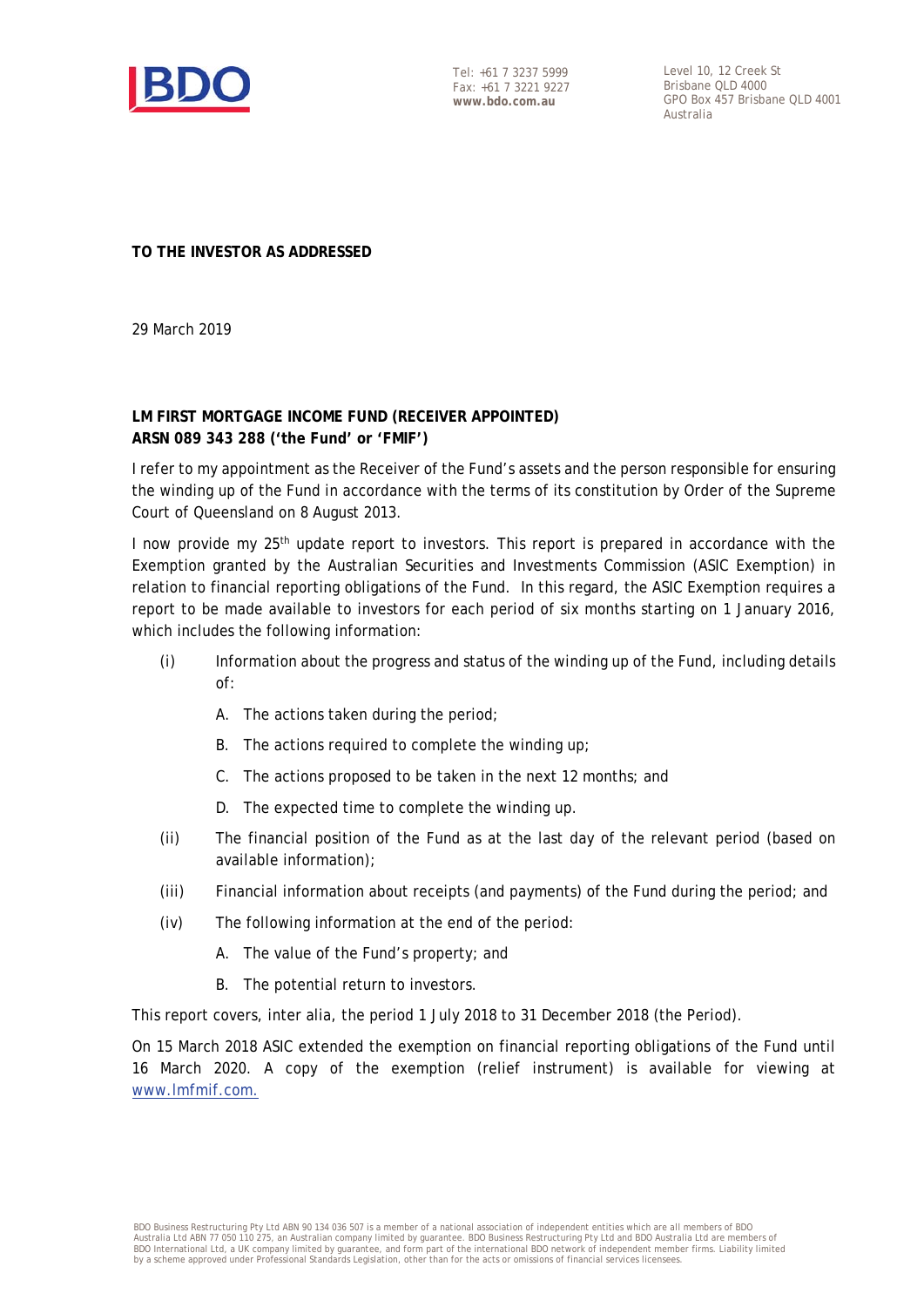

# **1. Executive Summary**

There has been significant progress made during the Period in the winding up of the FMIF, and subsequently, in the following respects:

- The AIIS proceedings commenced by the MPF were discontinued on 10 August 2018 (refer to section 2.1.1.2)
- The Secured Creditor, Deutsche Bank, retired the Receivers and Managers, McGrathNicol, on 10 December 2018, I applied to Court on 1 February 2019 seeking directions to make an interim distribution to investors and seeking orders as to the treatment of the foreign currency investors in that distribution (refer to sections 2.1.1.3 and 2.2.3);
- The Feeder Funds claim was successfully mediated, and a Deed of Settlement has been agreed and signed by all parties thereto. I applied to Court on 1 February 2019 seeking judicial advice on the settlement which will be heard on 2 May 2019 (refer to section 2.2.3). Subject to the Court confirming the acceptability of the terms of settlement and agreeing to the distribution, a distribution will be made to members within 21 days of the granting of the order. This is expected to be at least 6 cents in the dollar;
- The claim against LMIM, certain directors of LMIM and the MPF has been listed for a two week trial commencing 1 April 2019 (refer to section 2.1.2);
- The parties to the claim against the former auditors participated in a mediation on 4 and 5 March 2019. No resolution was reached at the mediation and the matter will now progress to trial (refer to section 2.2.1).

A summary of the other matters covered in this report is as follows:

- Cash at bank as at 28 February 2019 was \$66.8 million;
- The estimated return to investors at 31 December 2018 is 13.3 cents per unit as detailed at Section 3.3 below and before taking into account future costs and recoveries from legal proceedings on foot;
- Settlement of the Bellpac Liquidator's \$8M Bonds litigation has progressed, however the Sunset Date for complying with the remaining condition precedent has been further extended to 31 March 2019 (refer to section 2.2.2).
- A Second Remuneration Application filed on 17 July 2018 by FTI sought \$743,889.89 from the property of the FMIF. I opposed certain parts of the application. The application was heard on 6 September 2018 and 3 October 2018, and judgement was reserved (refer to section 2.2.5.2);
- FTI have been undertaking the proof of debt process required by the orders made on 17 December 2015 and I am hopeful this can be completed in the near future. A set-off against any claims that may be made by LMIM for indemnity from the FMIF with respect to proofs of debt lodged in the liquidation of LMIM may be available (refer to section 2.2.5.3);
- A further application was filed on 10 October 2018 by FTI seeking directions in relation to the dual appointment of Mr Park (FTI) and myself in relation to the winding up the FMIF. The application was heard on 10 December 2018 and judgement has been reserved (refer to section  $2.2.5.5$ );
- The claim against LMIM remains stayed (refer to section 2.2.5.6).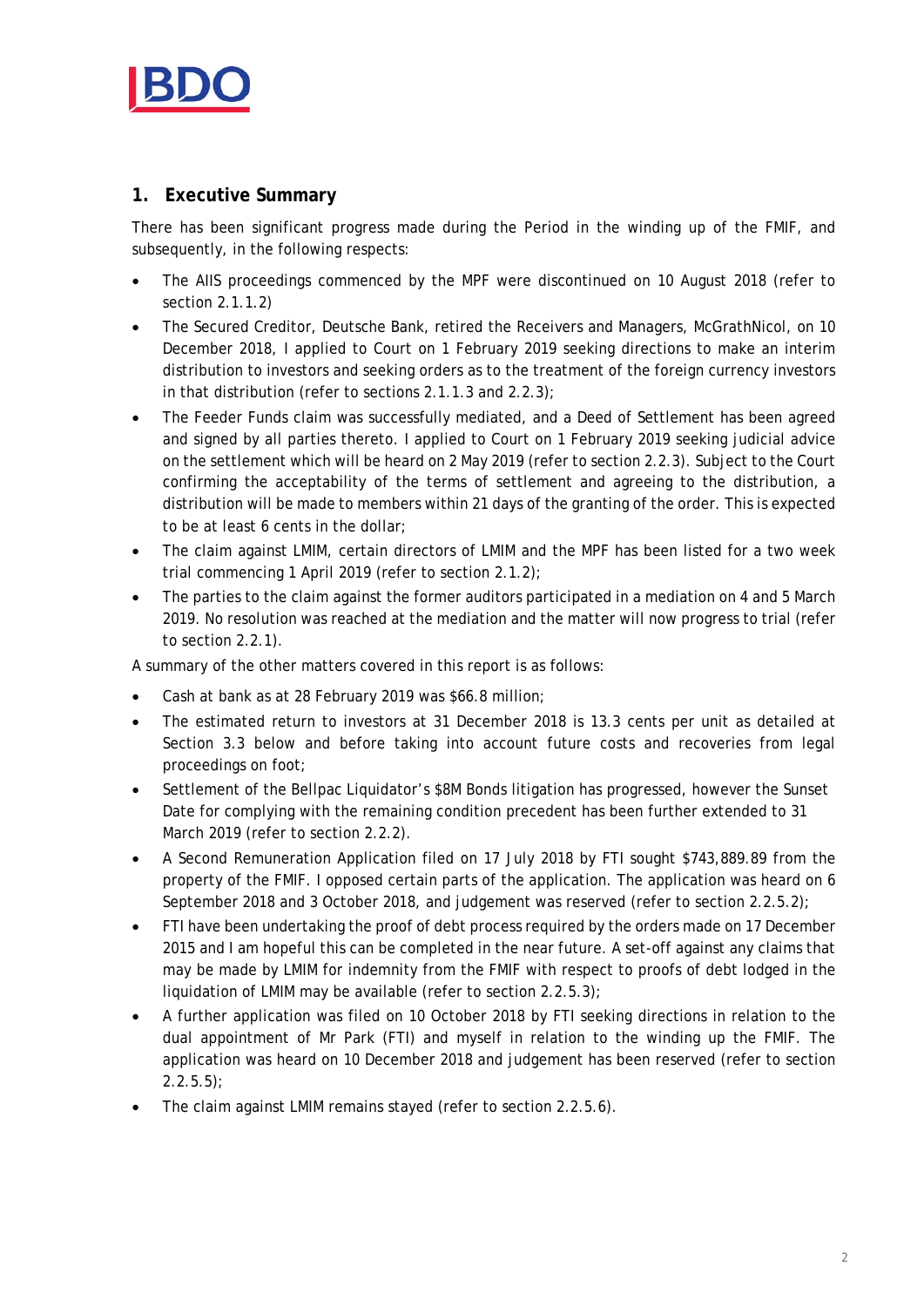

# **2. Progress and Status of the Winding Up**

**2.1 Position of the Secured Creditor, the potential claim by KordaMentha, the trustee of the LM Managed Performance Fund ('MPF') and claims filed against the Fund** 

## **2.1.1 Proceedings by the Trustee of the MPF against LMIM and the Fund**

## **2.1.1.1 Assigned Loans Claims**

I refer to my previous updates to investors in relation to these proceedings, in which the Trustee of the MPF (MPF) is the plaintiff, and the defendants are LMIM, and myself as Receiver of the property of the FMIF.

The relief claimed by the Trustee of the MPF in these proceedings included equitable compensation against LMIM and claims against the assets of the FMIF in the total sum of about \$24.1 million plus interest.

The MPF Trustee applied to the Court for directions as to whether it would be justified discontinuing the proceedings, and on 7 June 2018 the Court directed it would be. Notices of discontinuance have accordingly been filed in both proceedings.

Cost orders were made in my favour against the plaintiff upon discontinuance of the proceeding. The quantum of these costs orders is being assessed.

## **2.1.1.2 AIIS Loan Claim**

I refer to my previous updates to investors in relation to these proceedings, in which the Trustee of the MPF (MPF) is the plaintiff, and the defendants are LMIM, and myself as Receiver of the property of the FMIF.

The MPF claimed approximately \$16.82 million as equitable compensation against LMIM and relief against the assets of the FMIF for approximately \$3.9 million.

This proceeding was discontinued by the Plaintiff on 10 August 2018.

## **2.1.1.3 Position of the Secured Creditor**

The Secured Creditor (Deutsche Bank) retired the Receivers and Managers (McGrathNicol) on 10 December 2018, and I thereafter, subject to any directions of the Court, made an application on 1 February 2019 for the authority to make an interim distribution. The application was heard on 13 March 2019 and judgment has been reserved; the Court has indicated that judgment is not likely to be delivered until on or after 2 May 2019, to be delivered in conjunction with the delivery of judgment on the Feeder Funds application – see paragraph 2.2.3 below for further details.

#### **2.1.2 Proceedings against the MPF, LMIM and the Directors of LMIM**

I refer to my previous updates to investors in relation to a statement of claim I caused to be filed in the Supreme Court of Queensland, against a number of parties, including the MPF Trustee, in respect of loss allegedly suffered by the FMIF as a result of an amount paid to the MPF in the Bellpac litigation matter. The claim is for approximately \$15.5M plus interest.

The parties have now undertaken discovery and the defendants who are participating in the proceedings have all now filed defences to which I have filed replies.

The matter was reviewed by the Court on 14 December 2018, where directions were made for the further progression of the matter including: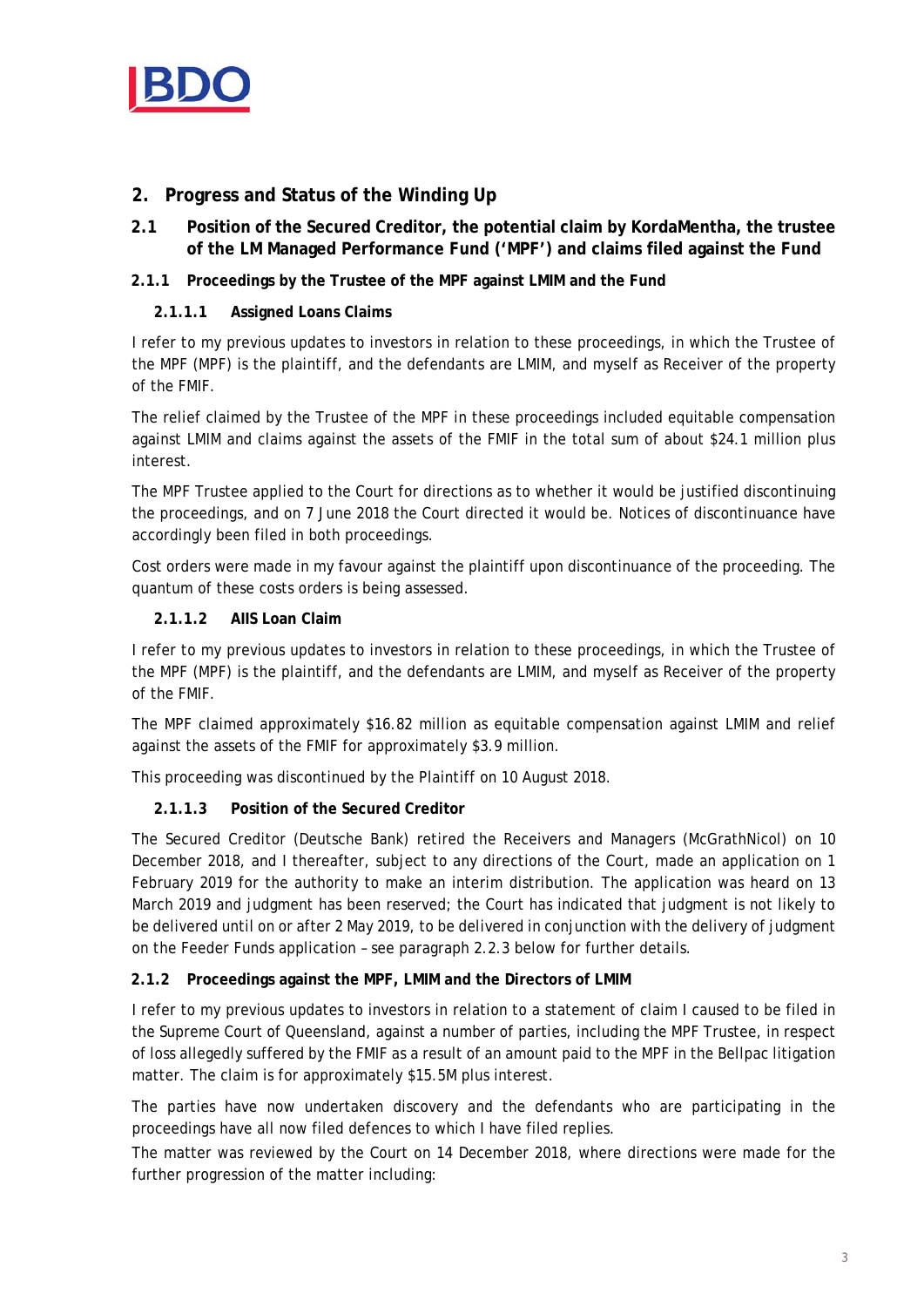

- I am to file an application for leave to amend the statement of claim by 21 December 2018, with the application to be heard on 1 February 2019;
- The defendants must file their material in regard to the application for leave to amend the statement of claim by 25 January 2019;
- The proceeding is set down for a 2 week trial from 1 April 2019;
- By 15 February 2019, the defendants are to provide an index identifying any objection to any documents in the trial bundle being admitted for all purposes and to provide a further index of any additional documents they wish to be included in the trial bundle;
- By 1 March 2019, I must deliver a bundle of agreed documents and a bundle of documents to which objection is taken;
- By 8 March 2019, I must deliver affidavits, witness summaries (as required) and a draft trial bundle;
- By 15 March 2019, the defendants are to deliver affidavits, witness summaries (as required) and any suggested amendments to the draft trial plan;
- By 22 March 2019, I am to deliver any further affidavits and witness summaries.

Orders were subsequently made granting the plaintiff leave to file its further amended statement of claim and a timetable was ordered for the delivery of amended defences and replies.

The plaintiff has now filed its further amended statement of claim and amended defences and replies have now been delivered.

The parties are now progressing the proceedings to trial and undertaking the steps ordered by the Court as set out above, including finalising a trial bundle, exchange of evidence and a trial plan.

I have recently reached a settlement with the MPF. The proceedings against the other defendants remain on foot.

The proceedings are ongoing and an update will be provided in the next report.

## **2.2 Legal Actions/Potential Recoveries**

#### **2.2.1 Claim against the former auditors**

I refer to my previous updates to investors and briefly summarise the background as follows:

- A public examination (PE) of the former auditors and certain directors and former directors (Directors) of LM Investment Management Limited (In Liquidation) was conducted in 2015;
- Following the PEs, a further amended statement of claim was filed by me and served on the former auditors of the Fund on 14 April 2016.
- The former auditors filed a strike-out application and supporting affidavit on 27 April 2016 (amended on 15 December 2016) seeking orders to strike-out certain parts of the statement of claim.
- At the hearing of the former auditors' strike out application, the Court granted my application and placed the proceedings on the commercial list and reserved its decision on the auditors' strike out application.
- The reserved decision from the hearing of the strike out application was handed down on 8 May 2017. Orders were made that the statement of claim be amended to delete certain causes of action and to include details of the quantification of loss.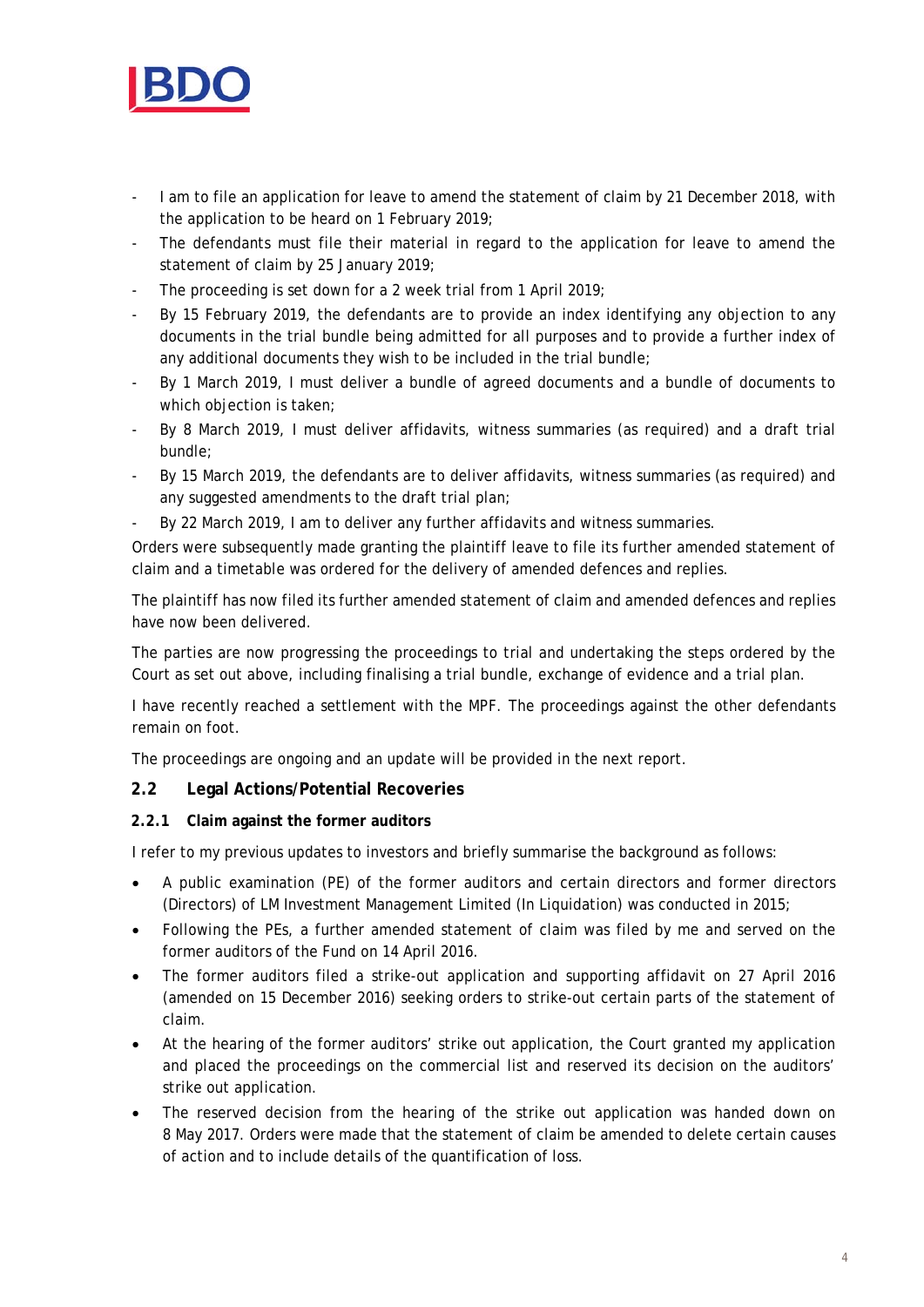

- The amended statement of claim was filed on 20 November 2017 and served on the former auditors. Details of the loss has been included in the amended statement of claim which has been calculated (at its highest) in excess of \$200 million. A significant amount of work has been undertaken in this regard, including quantifying the loss at 6 monthly hypothetical winding up dates between 1 July 2009 and 1 January 2013.
- Further particulars of loss and damage were also served on the auditors on 12 January 2018.
- I have received a number of requests pursuant to Rule 222 of the Court Rules (Rules) from the former auditors to provide documents referred to in the amended statement of claim which requests have been responded to.
- On 29 May 2018, the Court made Orders timetabling the filing of the proposed application to amend the Claim, as well as for the auditors to make a request for further and better particulars of the further amended statement of claim.
- A request for further particulars of the further amended statement of claim was received on 19 June 2018. The response to this request was required to be filed and served by 19 October 2018.
- Two further amendments to the statement of claim were filed on 5 July 2018 and 7 August 2018.
- The Application for leave to amend the Claim was filed on 10 August 2018.
- The hearing of the application was held on 27 September 2018.
- On 8 October 2018 the Court gave judgment, in which it granted the plaintiff leave to file its amended claim, struck out one paragraph of the further amended statement of claim with leave to replead certain paragraphs and otherwise timetabled the ongoing conduct of the proceedings, including the filing of a further amended statement of claim.
- On 13 November 2018, the Court made further directions that:
	- ‐ The plaintiff is to file and serve a sixth further amended statement of claim (**6FASOC**) by 30 November 2018. The 6FASOC was served on 30 November 2018;
	- The plaintiff is to file and serve the response to the defendants request for particulars by 30 November 2018. The response was served on 3 December 2018. A further response was served on 18 January 2019;
	- The parties attend and participate in a mediation on a date to be agreed by the parties and the mediator, and to be completed by 15 March 2019;
	- The proceedings are to be reviewed on 18 March 2019;
	- The parties exchange position papers before the commencement of the mediation;
	- The period of the mediation is fixed at a maximum of two days and may extend beyond the period only with the authorisation of the parties;
	- the defendants file any third party notices by 1 March 2019, together with statements of claim.
- In accordance with these orders, the parties engaged in a mediation on 4 and 5 March 2019. No resolution of the proceedings was reached at that mediation.
- The defendants have also now filed and served third parties notices on the Feeder Funds, as well as directors, former directors, former officers and a former in-house counsel of LMIM.
- The proceedings were reviewed by the Court on 18 March 2019 and orders were made for:
	- o The plaintiff to deliver any further and better particulars of the Sixth Further Amended Statement of Claim (the **6FASOC**) by 29 March 2019;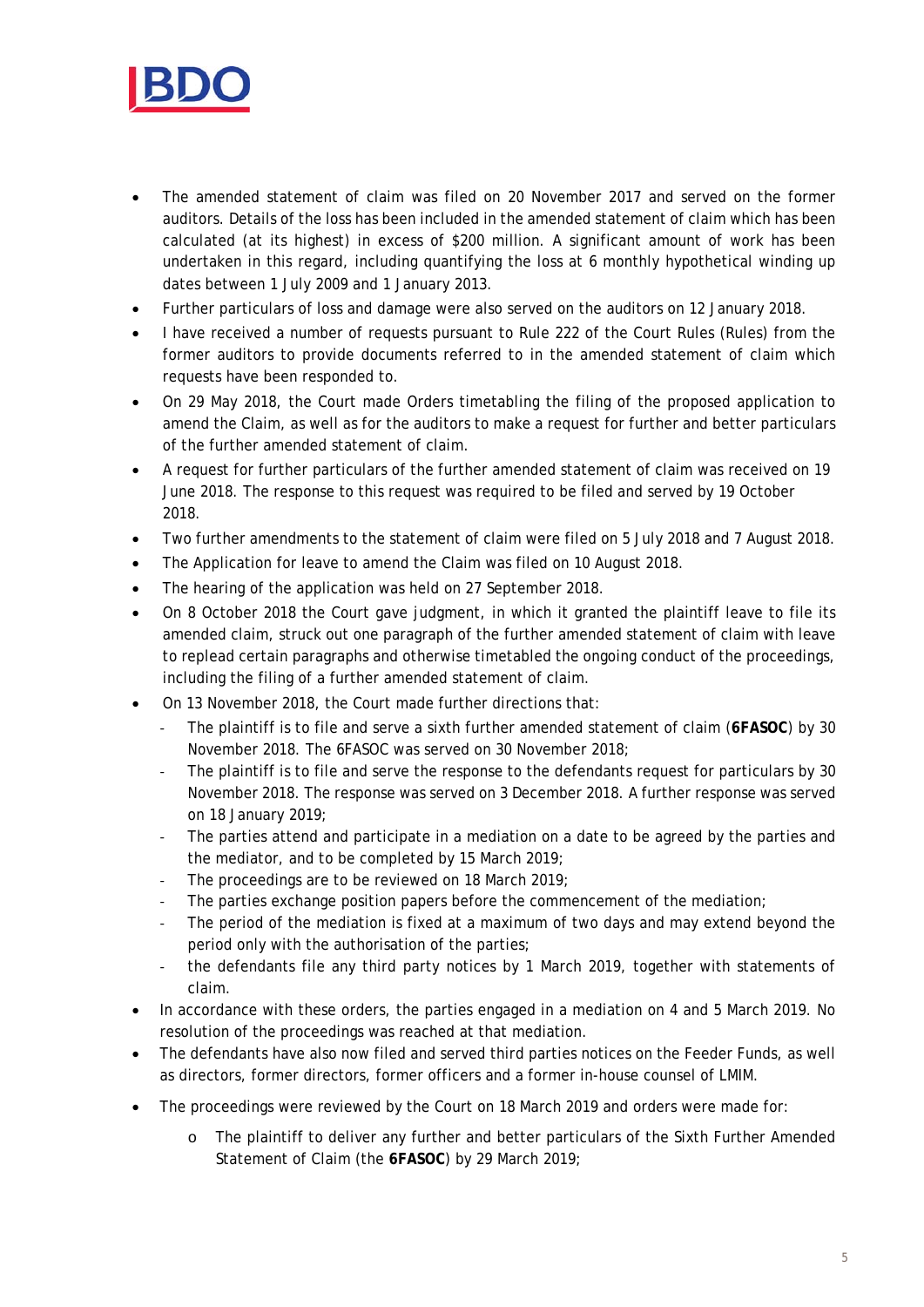

- o The defendants to advise by 12 April 2019 whether they consent to leave being granted to the plaintiff for the 6FASOC to be filed, and if not, the parties liaise to have the matter re-listed for a hearing regarding leave to file the 6FASOC;
- o The defendants file and serve their defence or defences to the 6FASOC by 31 May 2019;
- o The matter be listed for further review on a date to be fixed during the week commencing 10 June 2019.

The proceedings are ongoing and an update will be provided in the next report.

#### **2.2.2 Bellpac Proceedings**

In addition to the claim filed and served against the MPF in relation to a loss suffered by the Fund from litigation pertaining to the Bellpac loan noted at item 1 above, there is another matter relating to Bellpac that has been progressed during the Period, as detailed below.

#### **Wollongong Coal Ltd (WCL) - \$10 million Convertible Bonds**

I refer to my previous updates to investors and provide a brief summary as follows:

- The liquidator of Bellpac has received the settlement amount of \$2 million from WCL in relation to the claim for redemption of the \$2 million Bonds held in WCL;
- The defendants' appeal of the decision of the Court which acknowledged that Bellpac (under the control of a liquidator) is the true owner of the \$8 million convertible bonds was unsuccessful;
- In January 2016, the Bellpac Liquidator applied for the conversion of the \$8 million Bonds to shares. As WCL did not issue all of the shares as required under the terms of the Bonds, the Bellpac Liquidator brought proceedings against WCL seeking orders requiring WCL to perform its obligation to redeem the Bonds converted to shares outside of the required time;
- The Bellpac liquidator and WCL have entered into a binding heads of agreement (HOA) which relates to the settlement of the litigation commenced against WCL. The terms of the heads of agreement include that WCL will pay to Bellpac a settlement sum of \$6.3 million in return for certain releases and Bellpac returning or cancelling the WCL shares issued to Bellpac;
- The conditions precedent to the settlement with WCL include obtaining necessary approvals to undertake the settlement transactions. In this regard:
	- o The Bellpac Liquidator has obtained creditor approval to enter into the settlement with WCL;
	- o The Court declined to exercise its discretion on WCL's application for approval to acquire and or cancel Bellpac's holding of WCL shares. WCL is now preparing to seek shareholder approval.
- The Trustees of the MPF (MPF) have demanded from the Liquidator circa \$680K plus interest out of the proceeds of the Bonds for repayment of funding the MPF allegedly made for the Bonds litigation from late 2010 to early 2013. The MPF has also reserved its rights in relation to claiming 35% of the funds realised from the successful Bonds proceedings.

Developments since my last update to investors are as follows:

 The remaining condition precedent (Sunset Date) to the settlement with WCL has been extended several times and the Liquidator was successful in negotiating, as part of the agreement to extend the Sunset Date, that WCL will pay interest at 3% p.a. from 2 October 2017 until settlement. The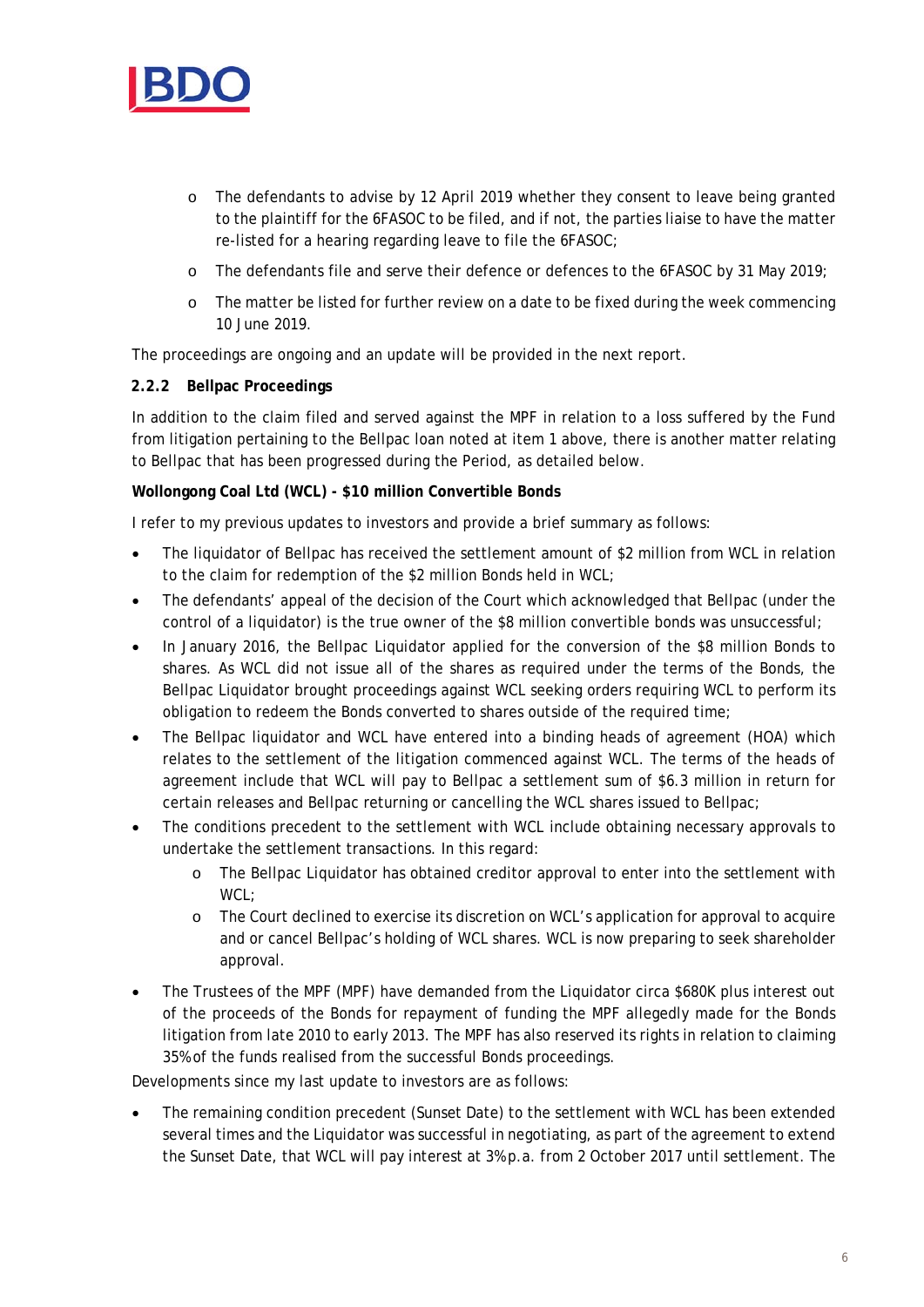

Liquidator is in negotiations with WCL about extending the Sunset Date beyond the current agreed date of 31 March 2019. To date, WCL has paid \$2.5M towards the settlement into their solicitors trust account and subject to being released upon receiving shareholder approval.

In relation to the MPF claim for reimbursement of approximately \$680k for funding as referred to above, I have entered into a deed of settlement with the MPF which includes a condition that these monies will be paid to the FMIF.

#### **2.2.3 Feeder Funds (Redemptions and Distributions paid to Class B Unit Holders)**

I refer to my previous updates to investors and summarise the background as follows:

Investigations were undertaken via the PE conducted in 2015 and subsequent thereto in relation to redemptions and distributions paid to the Class B unit holders (Feeder Funds) when the Fund had suspended redemptions and distributions to other classes of members;

The Feeder Funds are the LM Currency Protected Australian Income Fund (CPAIF), the LM Institutional Currency Protected Australian Income Fund (ICPAIF) and the LM Wholesale First Mortgage Income Fund (WMIF).

On 28 July 2017, I caused to be filed an amended statement of claim against LMIM and the Feeder Funds and the claim was then formally served on the parties. The relief sought in the claim includes declarations to withhold from distributions or payments otherwise payable from the Fund to:

- o CPAIF in the sum of \$40,583,109.06 plus interest, as adjusted for the difference between the sum paid for capital distributions in early to mid-2013 and the amount the CPAIF would otherwise have been entitled as referred to in the amended statement of claim;
- o ICPAIF in the sum of \$5,044,118.30 plus interest, as adjusted for the difference between the sum paid for capital distributions in early to mid-2013 and the amount the ICPAIF would otherwise have been entitled as referred to in the amended statement of claim;
- o WMIF in the sum of \$9,432,090.76 plus interest, as adjusted for the difference between the sum paid for capital distributions in early to mid-2013 and the amount the WMIF would otherwise have been entitled as referred to in the amended statement of claim.
- In October 2017, I caused to be filed an application under Section 59 of the Trusts Act (1973) (QLD) to seek directions in relation to how the differing interests of LMIM are to be represented in the proceedings and an application under Section 500 of the Corporations Act (2001) to seek leave to proceed against LMIM (which is required because it is in liquidation) (the Applications);
- The parties consented to adjourn the hearing of the Applications (which was originally set down on 8 December 2017) to a date to be fixed.
- A Commercial List Application and Statement was filed with the Court on 23 April 2018
- On 24 April 2018 the Court proposed that the Commercial List Application and the leave to proceed application be listed for hearing on 29 May 2018.
- At the hearing on 29 May 2018, the Court indicated it was content for:
	- o The proceeding to be placed on the Commercial List; and
	- o That the proceeding be referred to mediation.
- However, the Court noted that the final form of the orders to be issued by it would be required to take into account how the individual members of the Feeder Funds were to be notified of the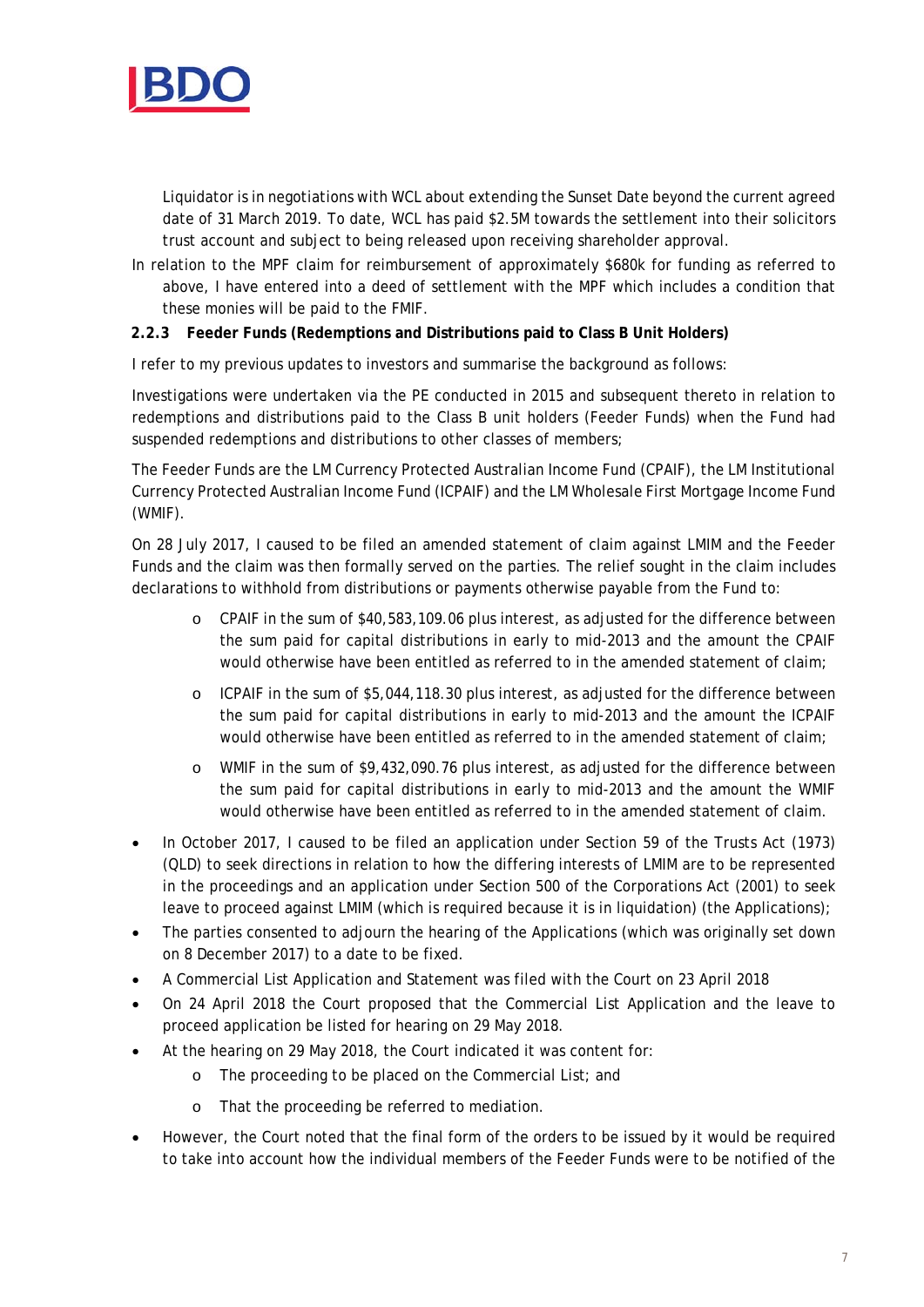

proceeding and with that, given the opportunity to apply to the Court to be heard in the proceeding or represented in the mediation.

- Following the hearing on 29 May 2018, the draft orders were circulated by my solicitors and agreed to. The matter was then re-listed for a hearing on 13 June 2018 in order for the final form of the Orders to be reviewed by the Court.
- On 13 June 2018, the Court made Orders including the following:
	- o The proceeding be placed on the Commercial List;
	- o The plaintiff has leave to proceed pursuant to Section 500(2) of the Corporations Act 2001 against LMIM in liquidation;
	- o How the differing interests of LMIM are to be represented pursuant to section 59 of the Trusts Act 1973 (QLD);
	- o That The Trust Company Limited ACN 004 027 749 as custodian of the property of the LM WFMIF (second defendant) is joined to the proceeding, as the fifth defendant;
	- o The plaintiff has leave to file and serve a Further Amended Claim;
	- o FTI are to provide a complete and up to date copy of the registers of members of the CPAIF and ICPAIF to the Receivers for the CPAIF and ICPAIF (Grant Thornton) and to me, by 22 June 2018. This has been done;
	- o The plaintiff is to provide the Receivers for the CPAIF and ICPAIF (Grant Thornton) and the RE of the WMIF (Trilogy) specified categories of documentation, by 29 June 2018;
	- o The plaintiff and FTI are required to give notice to members of the CPAIF and the ICPAIF of this proceeding, the Further Amended Claim, the Second Further Amended Statement of Claim and the form of notice attached to the Orders issued by the Court. This has been done;
	- o The plaintiff is required to give notice to all members of the CPAIF and ICPAIF of further documents filed in these proceedings by posting the documents to www.lmfmif.com;
	- o The parties are directed to attend a mediation to be completed by 28 September 2018. This was subsequently extended with the mediation held on 5, 6 and 20 November 2018.
- The Feeder Funds claim was successfully meditated on 5, 6 and 20 November 2018, and a Deed of Settlement, subject to several conditions precedent, has been executed by all parties.
- The terms of the deed are confidential and are subject to several conditions precedent, including:
	- o Mr Whyte, Mr Jahani, Trilogy Funds Management Limited ("Trilogy") and the Trust Company Limited each apply for, and obtain judicial advice to the effect that the relevant party making the application is justified in entering into and performing the deed. The parties have each now made their application for judicial advice. Those applications are all listed for hearing before Justice Mullins on 2 May 2019;
	- o orders are made by the Supreme Court of Queensland giving authority for an interim distribution to be made to FMIF members. An application filed by Mr Whyte seeking such authority on 1 February 2019 was heard on 13 March 2019 with judgement reserved. Judgement is not likely to be delivered until on or after 2 May 2019 in conjunction with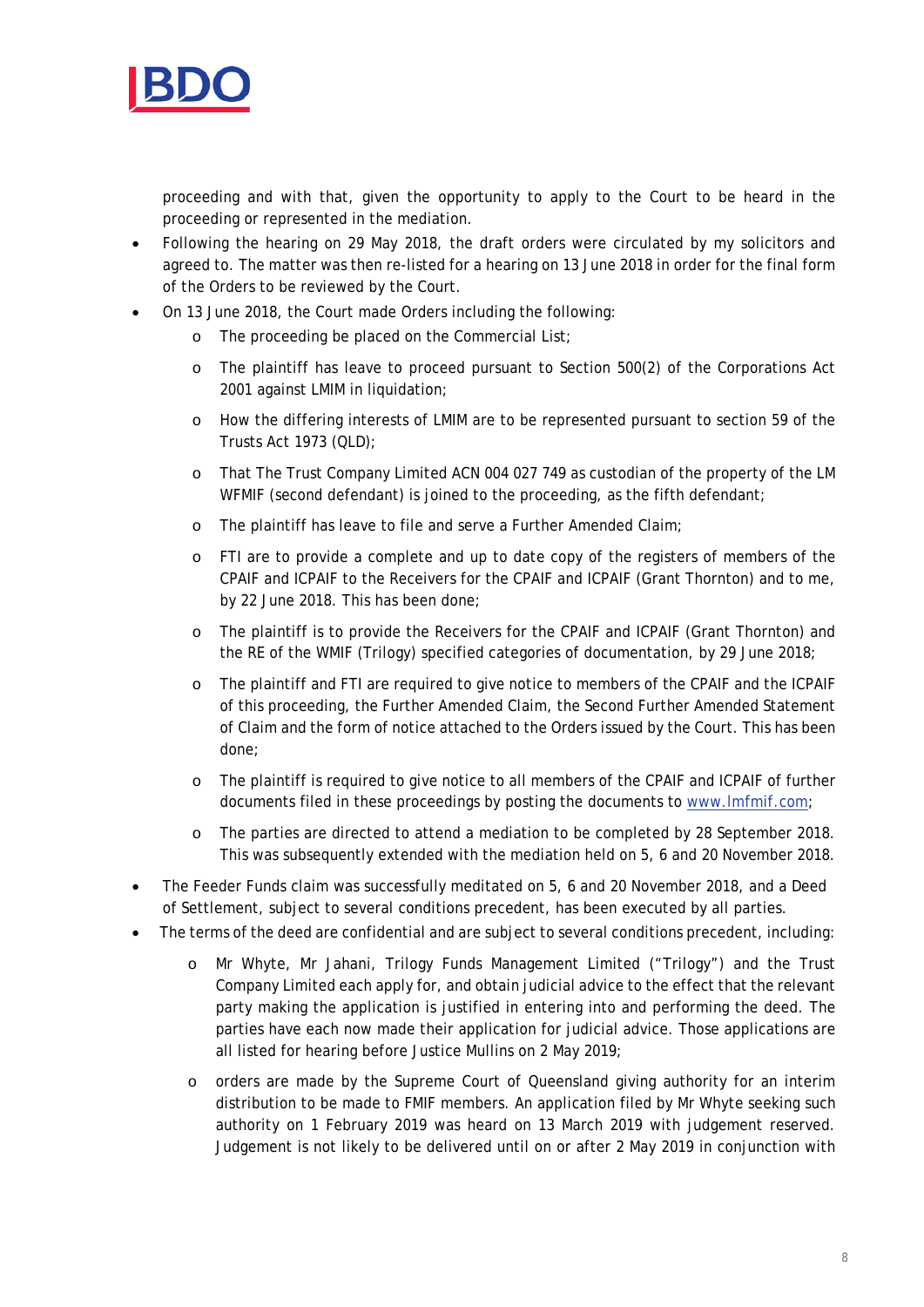

the delivery of judgement on the above judicial advice application, see paragraph 2.1.1.3 above.

## **2.2.4 Various claims against guarantors**

There are only two remaining matters that can be summarised, as follows

- A deed of settlement has been entered into with a guarantor for \$100,000 payable over the period to 1 November 2019 with \$40,000 paid to date.
- PTAL as custodian of the FMIF obtained judgment against a guarantor, for approximately \$3 million, plus interest and costs. The trustee in bankruptcy has identified potential recoveries for the benefit of creditors of which the Fund is a major creditor. I continue to liaise with the trustee in regard to his continuing investigations and negotiations with certain of the parties involved in a land development. The bankrupt, along with other parties, contributed land to a development. The land was subdivided, developed and sold, and the net proceeds of sale in the sum of approximately \$12 million is presently held in a solicitors trust account on an interim basis, protected by certain undertakings given by the solicitor holding the funds. The trustee claims an entitlement in respect of at least a portion of the funds held in the solicitors trust account however, other parties to the dispute allege that associated entities of the bankrupt are entitled to the funds. I have instructed PTAL as custodian of the FMIF to enter into a Deed of Indemnity to fund a public examination and any agreed recovery proceedings in respect of this matter. The relevant Court applications and other material are presently being finalised in that respect.

## **2.2.5 Liquidators of LMIM (FTI Consulting)**

#### **2.2.5.1 Remuneration claim and expenses claim**

I refer to my previous reports to investors.

The judgement regarding and orders made in relation to FTI's first remuneration claim and indemnity claim are available on the websites www.lmfmif.com and www.lminvestmentadministration.com.

## **2.2.5.2 Second FTI Remuneration Application**

On 17 July 2018, Mr Park of FTI, who is now the sole Liquidator of LMIM, filed an application in the Court seeking payment of remuneration of \$743,889.89 inclusive of GST from property of the FMIF, relating to various periods between 19 March 2013 and 30 June 2018. I opposed certain parts of the application. The application was heard on 6 September 2018 and 3 October 2018.

Judgement is reserved on the Second FTI Remuneration Application.

#### **2.2.5.3 Indemnity claim against the Fund and proof of debt process**

If a debt or claim is admitted by FTI in the winding up of LMIM and a claim for indemnity out of the FMIF with respect to such debt or claim is identified, I summarise the process as outlined in the Orders made on 17 December 2015, as follows:

- FTI must notify me within 14 days of the admittance of a claim of any claim for indemnity against the assets of the Fund;
- Within 14 days I may seek further information in relation to the claim;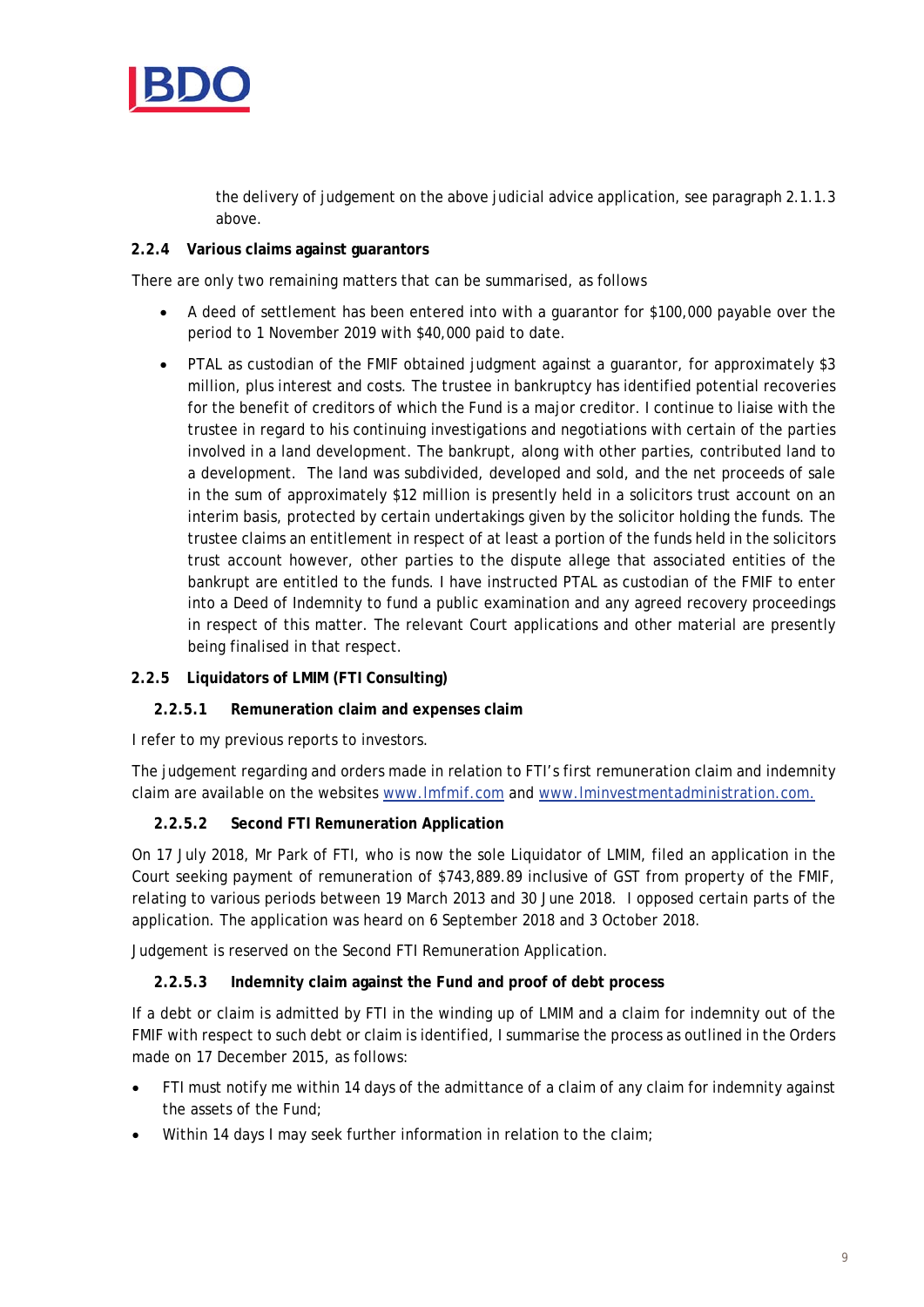

- Within 30 days of receipt of the claim from FTI or from receipt of further information I have requested, I am required to:
	- o Accept the claim, or
	- o Reject the claim, or
	- o Accept part of it and reject part of the claim; and
	- o To give FTI written notice of the decision;
- I am required to give FTI written reasons for rejecting any part of a claim within 7 days after giving notice of my decision including those claims identified through the proof of debt process mentioned above;
- Within 28 days of receiving a notice of rejection, FTI may apply to the Court for directions in relation to the rejection and advise the creditor of my decision and other specified matters.

FTI have informed me they have identified Creditor Indemnity Claims with respect to a proof of debt lodged by Norton Rose for the sum of \$315,601.21 (**Norton Rose Proof**) and a proof of debt lodged by EY in the sum of \$158,896.51 (**First EY Proof**).

I have written to FTI rejecting the Creditor Indemnity Claim made in respect of the claim notified by the Norton Rose Proof. It is not yet clear whether there will be any application for directions or to review my decision to reject that Creditor Indemnity Claim.

I am awaiting the provision of further information in relation to the First EY Proof before the time period for me to accept or reject that Creditor Indemnity Claim begins to run.

FTI have notified me that they have received a proof of debt lodged by EY for the sum of approximately \$180 million (**Second EY Proof**). That proof asserts that, to the extent that the claims made by LMIM as RE of the FMIF against EY in the claim against the former auditors are successful, EY will suffer loss or damage which is recoverable from LMIM. FTI have requested further information in relation to the Second EY Proof and they have not yet notified me of whether a Creditor Indemnity Claim has been identified in respect of the claim notified by the Second EY Proof.

I am hopeful that the process required by the 17 December 2015 orders can be completed in the near future so the quantum of any creditor claims against the Fund can be ascertained and dealt with as soon as possible. These claims may be subject to the "clear accounts rule" as described in previous reports to investors, and if so, a set off against that claim may be available.

An update will be provided to investors in relation to this matter in my next report.

## **2.2.5.4 Expenses**

FTI's solicitors have notified my solicitors that FTI intends to claim indemnity from the FMIF (and other funds) for a portion of certain corporate expenses incurred during the administration and Liquidation of LMIM. The precise amount of this claim is not yet known.

An update will be provided to investors in relation to this matter in the next report.

## **2.2.5.5 Further application by FTI for directions**

On 10 October 2018, Mr Park filed an application seeking directions in relation to the dual appointments of Mr Park and I to wind up the FMIF including directions to the effect that:

 My appointment continues only in relation to certain specific legal proceedings and Mr Park take responsibility for ensuring the FMIF is wound up in accordance with its Constitution;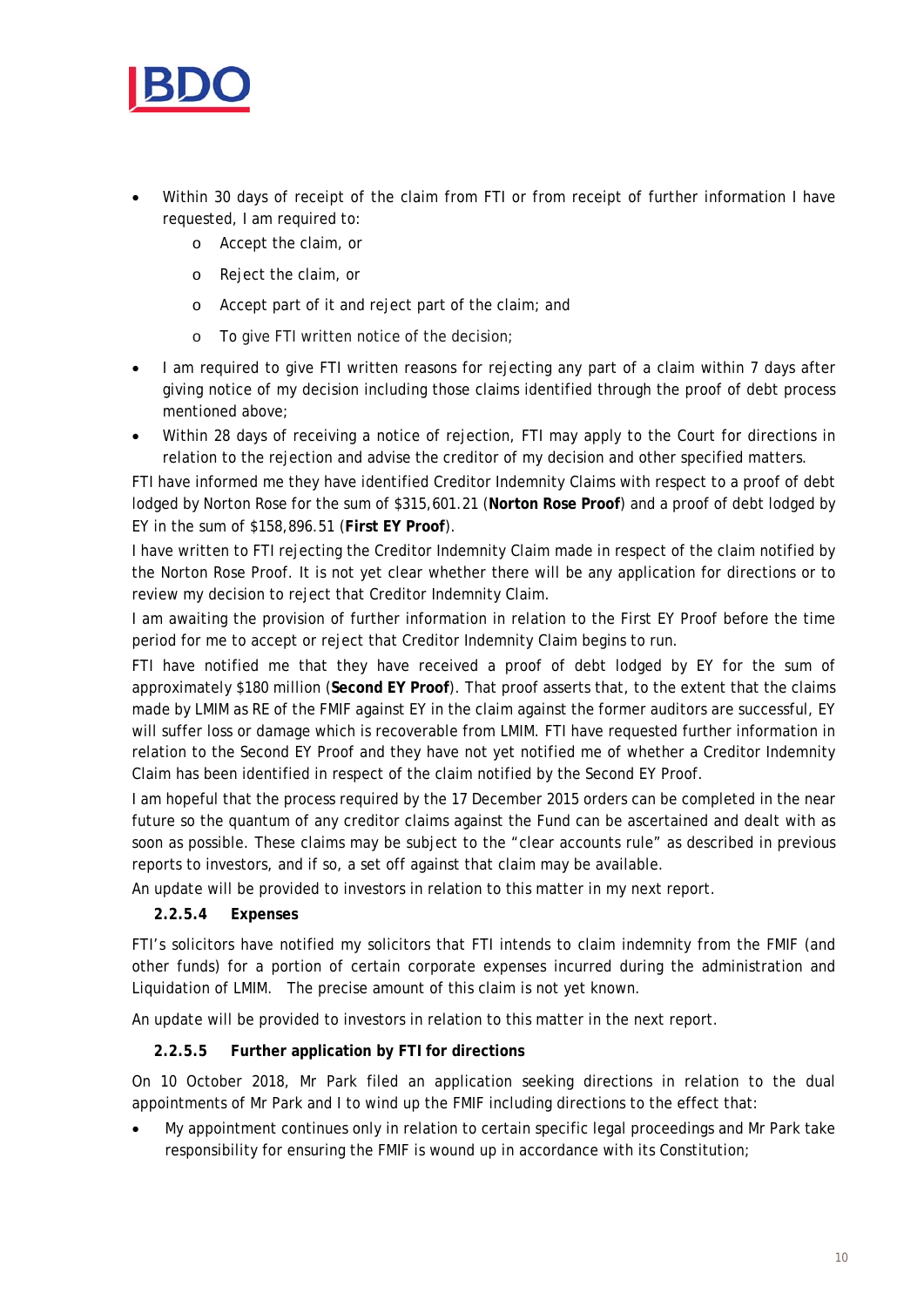

- That Mr Park is directed to act as contradictor to the Breach of Trust Proceedings and the Feeder Fund Proceedings;
- That Mr Park and I each submit budgets of remuneration and expenses to the conclusion of the winding up, that the remuneration of the Liquidator and the Receiver be fixed or determined on the hearing of the application in the amount of 50% of the amount stated in the relevant budget and paid during the course of the winding up, with all other remuneration and expenses of the Liquidator and Receiver to be deferred and sought at the conclusion of the winding up at which time the amounts stated in the budgets can be reduced, increased or stay the same.

The application was heard on 10 December 2018. Judgement is reserved.

An update will be provided to investors in relation to this matter in my next report.

#### **2.2.5.6 Claim filed against LMIM**

I refer to my previous report to investors and summarise the background as follows:

- In November 2016, I caused LMIM as RE of the FMIF to commence a proceeding against LMIM in relation to certain transactions to avoid possible expiry of the statutory limitation periods for making the claims;
- This claim alleges that, *inter alia*, LMIM breached its duties to members of the FMIF by:
	- o causing to be paid out of assets of the FMIF management fees in advance of it becoming entitled to payment of same;
	- o overpaying management fees to itself out of assets of the FMIF;
	- o causing to be paid to LMA additional fees purportedly for loan management and controllership services;
	- o directing payments to be made by the MPF, purportedly in satisfaction of liabilities owed by the MPF to the FMIF, to be paid to itself as RE of the feeder funds;

On 25 July 2018, the Court directed that I represent the interests of LMIM as RE of the FMIF, that Mr Park represent the interests of LMIM in its own capacity, granted leave to proceed with this claim and ordered that the claim be stayed until further order. A stay of the proceeding was sought because the extent to which it is necessary to proceed with the claims made in the proceeding will not be clear until after the proof of debt process is completed.

Subject to any directions that may be made by the Court, if the claims made in this proceeding are successful, they may be able to be relied upon as a set-off against certain claims made by LMIM for indemnity out of assets of the FMIF, including those claims identified through the proof of debt process mentioned above or claims made by other parties seeking to subrogate to LMIM's alleged rights of indemnity.

The current status of this claim is that it remains stayed until further order. I will keep investors updated as to the progress of this claim.

# **3. Financial Position of the Fund**

The management accounts for the year ending 31 December 2018 are available on the website www.lmfmif.com on the page titled 'Financial Statements & Other Key Documents'.

A summary of the financial position of the Fund as at 31 December 2018 is provided below.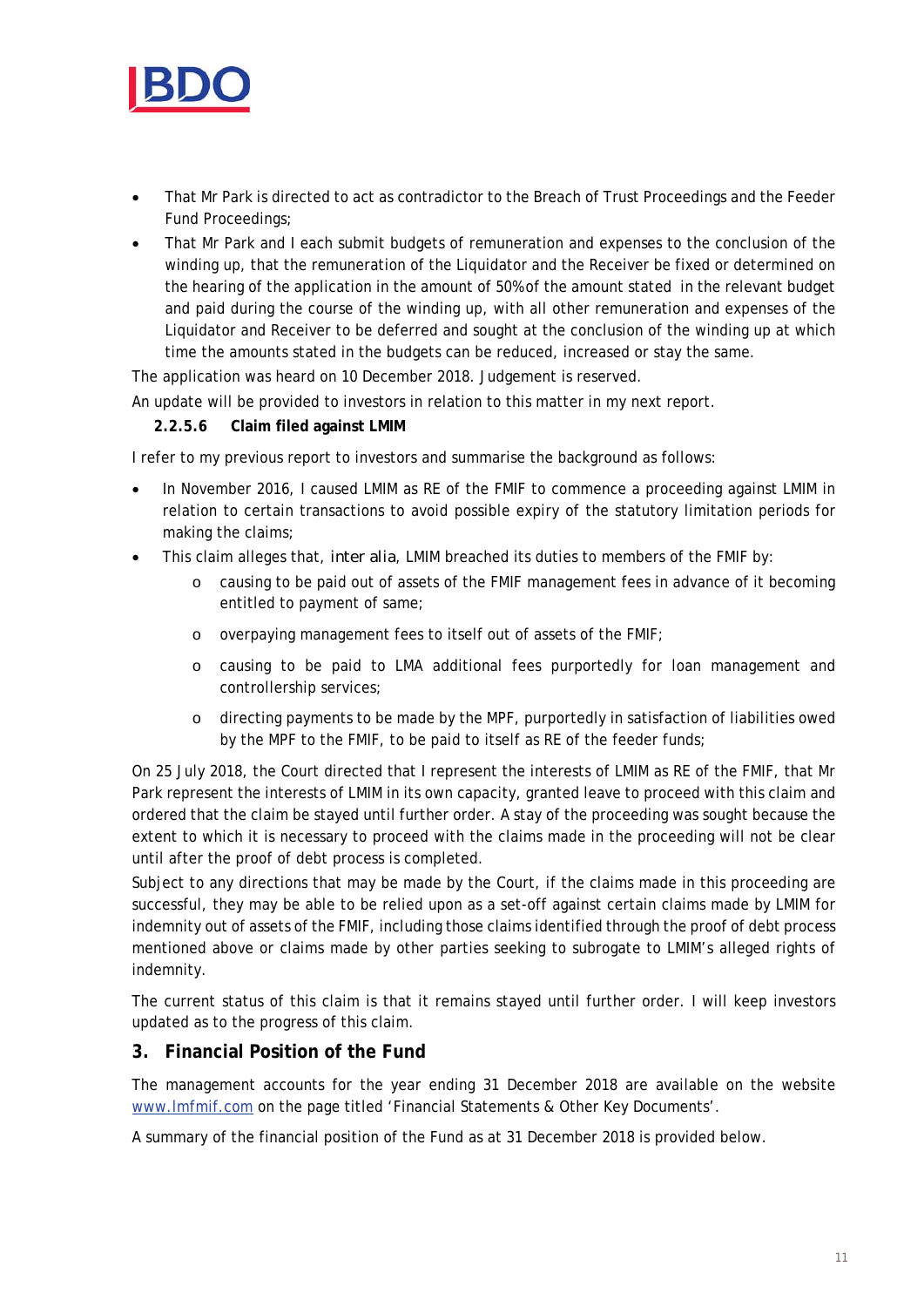

| <b>Description</b>                                                 | 31 December 2018 |
|--------------------------------------------------------------------|------------------|
| <b>ASSETS</b>                                                      | \$               |
| Cash and cash equivalents                                          | 66,426,687       |
| Receivables                                                        | 295,468          |
| Loans & Receivables                                                | 100,000          |
| <b>TOTAL ASSETS</b>                                                | 66,822,155       |
| <b>LIABILITIES</b>                                                 |                  |
| Payables                                                           | 1,761,969        |
| Distributions payable                                              | 1,372,036        |
| Total liabilities excluding net assets attributable to unitholders | 3,134,005        |
| <b>NET ASSETS</b>                                                  | 63,688,150       |

These figures are subject to the disclaimers and qualifications set out in the management accounts

## **3.1 Fund Assets**

The total assets of the Fund as at 31 December 2018 were \$66,822,155.

The balance includes cash at bank of \$66,426,687, interest receivable on term deposits of \$295,468 and net default loans of \$100,000.

## **3.2 Fund Liabilities**

The total liabilities of the Fund as at 31 December 2018 were \$3,134,005.

The Distributions payable balance relates to distributions that appear to have been declared prior to the date of the Receiver's appointment which were not paid, or have been returned.

The Payables balance primarily consists of trade creditors, custodian fees, legal fees, receiver's fees and fees and expenses claimed by FTI, which remain unpaid as at 31 December 2018.

Some of these liabilities have not been verified, or may be subject to court approval being obtained.

#### **3.3 Net Assets Attributable to Unit Holders**

Net assets attributable to unit holders as at 31 December 2018 were \$63,688,150.

The net assets of the Fund and number of units on issue as at 31 December 2018 and 30 June 2018 is detailed in the table below.

| <b>Description</b>                                                               | 31 December 2018 | 30 June 2018 |
|----------------------------------------------------------------------------------|------------------|--------------|
| Estimated net amount of assets available to investors as at<br>period end $(\$)$ | 63,688,150       | 66,884,414   |
| Total investor units (# of units)                                                | 478,100,386      | 478,100,386  |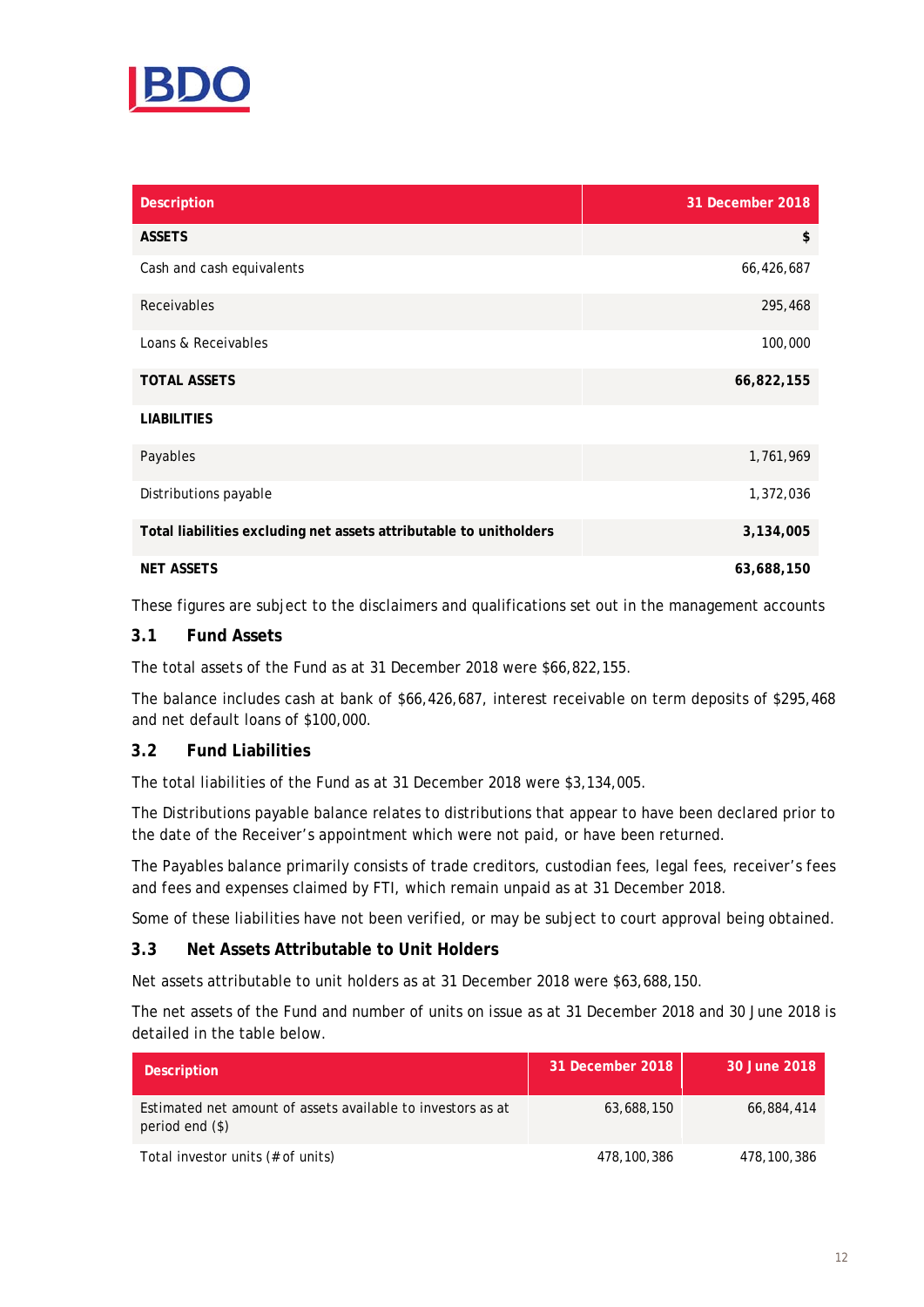

| Estimated net asset amount per unit available to | <b>13.3 Cents</b> | 14 Cents |  |  |
|--------------------------------------------------|-------------------|----------|--|--|
| investors as at period end (cents in the dollar) |                   |          |  |  |

#### **Investments made in Foreign Currencies**

Investigations undertaken by BDO have identified that the number of units held by investors who invested in foreign currencies appears to be incorrectly recorded in the membership records of the FMIF.

It appears that when LMIM transferred the member records of the FMIF to a new database in 2010 the number of units of investors who invested in a foreign currency were incorrectly recorded in the new database, by allocating to the investors concerned one unit in the FMIF for each unit of foreign currency invested, rather than one unit in the FMIF for each \$1AUD invested (after the foreign currency amount invested had been converted to AUD at the applicable exchange rate) in accordance with the PDS and Constitution.

I applied to court on 1 February 2019 seeking directions to make an interim distribution to investors and seeking orders as to the treatment of the foreign currency investors in that distribution. The application was adjourned until 2 May 2019 – see paragraphs 1.1.1.3 and 1.2.3 above for further details.

## **4. Receipts and Payments of the Fund**

All receipts and payments for the Fund since McGrathNicol's appointment on 10 July 2013 until their retirement on 10 December 2018 are on the website www.lmfmif.com under Financial Statements & Other Key Documents.

Now that the Receivers and Managers have retired and relinquished control of the bank accounts, I have taken over responsibility for all receipts and payments and will upload copies of the Receipts and Payments lodged with ASIC from time to time.

The receipts and payments of the Fund, for the period 1 July 2018 to 31 December 2018 is summarised in the table below.

| <b>Description</b>      | \$         |
|-------------------------|------------|
| Receipts                |            |
| Interest                | 527,184.62 |
| <b>GST</b> received     | 114,413.72 |
| <b>Loan Reductions</b>  | 44,882.23  |
| Litigation recoveries   | 212,700.83 |
| Income from costs order | 9,190.23   |
| <b>Total receipts</b>   | 908,371.63 |
| Payments                |            |
| Bank charges            | (20.80)    |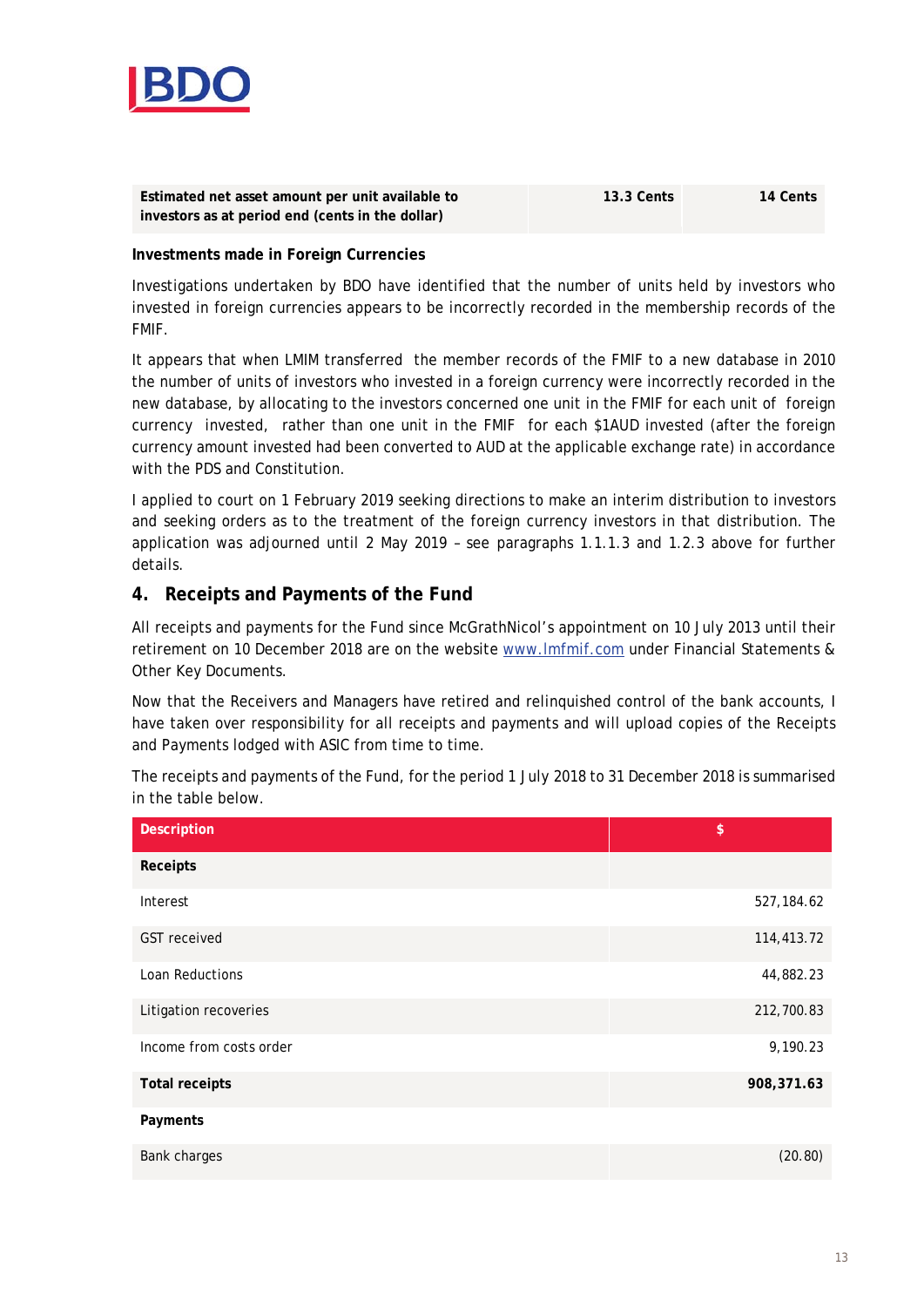

| Loan Draws                                                          | (77, 750.00)     |
|---------------------------------------------------------------------|------------------|
| <b>GST Paid</b>                                                     | (19, 336.00)     |
| Custodian fees                                                      | (5,500.00)       |
| Receivers & Managers fees and Disbursements                         | (129, 649.02)    |
| Receivers fees and disbursements                                    | (2,000,007.70)   |
| Bankrupt Trustee's fees in relation to Bankrupt Estate of Guarantor | (51, 572.88)     |
| Legal fees                                                          | (2, 412, 764.32) |
| IT expenses                                                         | (57, 123.00)     |
| Printing and stationary                                             | (26, 768.01)     |
| Record management and storage                                       | (6,760.50)       |
| <b>Total payments</b>                                               | (4, 787, 252.23) |
| Net receipts (payments)                                             | (3,878,880.60)   |

# **5. Investor Information**

# **5.1 Estimated Unit Price as at 31 December 2018**

The estimated unit price as at 31 December 2018 is 13.3 cents.

| <b>Description</b>                                | \$                |
|---------------------------------------------------|-------------------|
| Total Value of Fund Assets as at 31 December 2018 | 66,822,155        |
| Less Creditors and Other Payables                 | 3,134,005         |
| <b>Total Net Value of Fund Assets</b>             | 63,688,150        |
| <b>Total Number of Units</b>                      | 478,100,386       |
| Unit Price Estimate                               | <b>13.3 Cents</b> |

I *attach* a copy of a letter confirming the unit price as at 31 December 2018, which may be forwarded to Centrelink to assist with the review of investors' pensions.

#### **5.2 Distributions to Investors**

Following the retirement of the DB Receivers, I am required to seek the directions of the Court before proceeding with an interim distribution. I will be required to retain certain funds to meet the liabilities of the Fund, including contingent claims that may arise from the auditor claim and Bellpac litigation. As discussed at paragraphs 2.1.1.3 and 2.2.3, I applied to court on 1 February 2019 seeking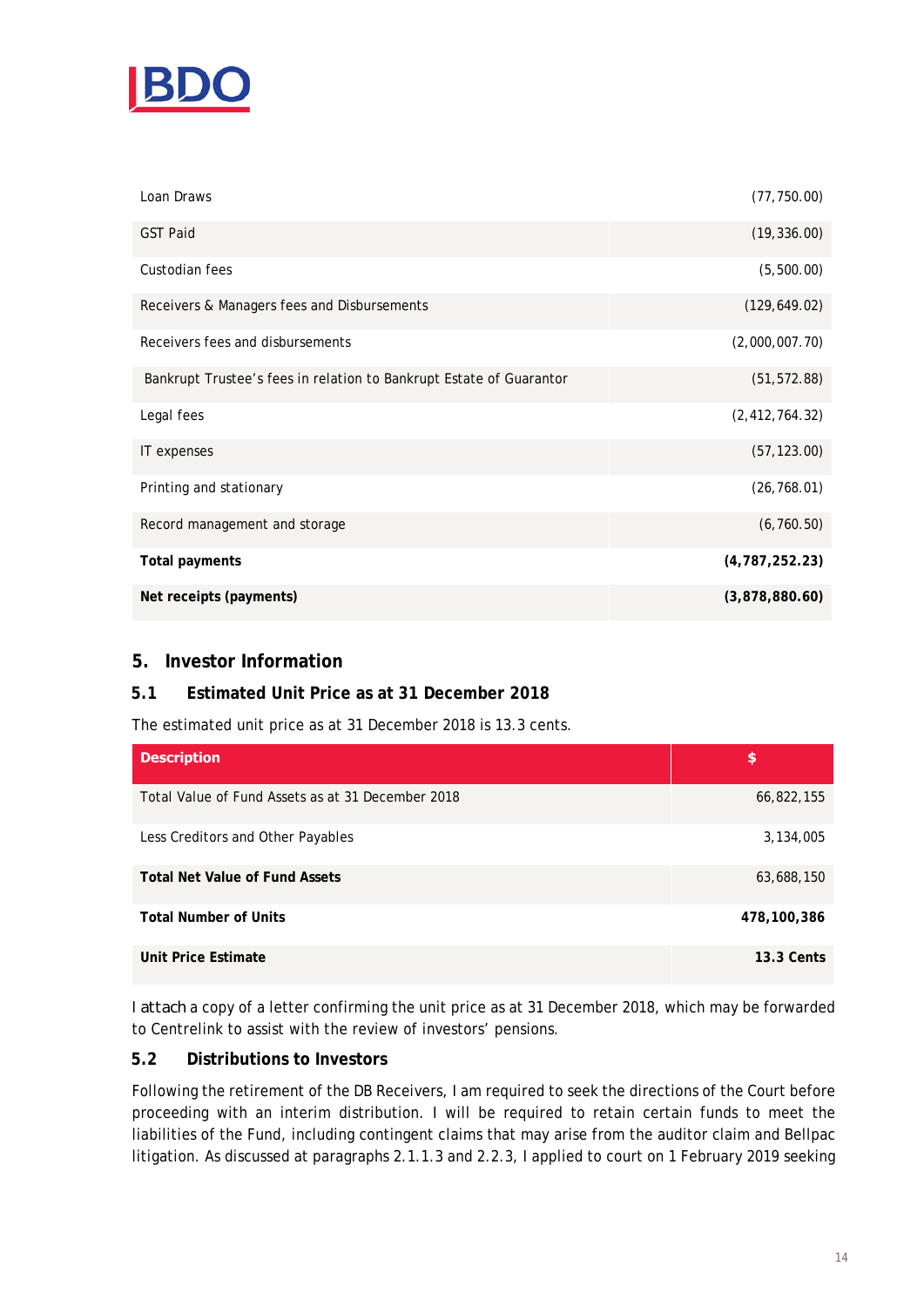

directions to make an interim distribution to investors and seeking orders as to the treatment of the foreign currency investors in that distribution.

# **5.3 Ongoing Reporting to Investors**

Reports will be distributed to investors in accordance with the preferred method of correspondence recorded for each investor in the Fund's database. In order to assist in reducing distribution costs, it would be appreciated if investors could nominate an email address as their preferred method to receive correspondence. Investors may update their details as outlined in Section 4.5 below. For those investors that do not have an email address, correspondence will continue to be sent to you via post.

My next report to investors will be issued by 30 June 2019.

#### **5.4 Investors Queries**

Arrangements are in place to ensure that any reasonable questions asked by members of the FMIF, about the winding up of the FMIF, will be answered within a reasonable period of time (generally seven days) and without charge to the investor.

For any changes to investors details, please review the Useful Forms/Procedures tab on the website www.lmfmif.com which includes information regarding the following procedures:

- Change of Contact Address/Bank Account Details
- Change of Contact Address/Bank Accounts Details of a Deceased Estate
- Change of Trustee of Self-Managed Super Fund
- Transfer of Unit Holding from a Super Fund/ Trustee Company to Personal Name(s)
- Transfer of Unit Holding from a Deceased Estate to a Sole Survivor
- Transfer from a Deceased Estate to a Beneficiary of an Estate

It is a requirement that advisors or other third parties acting on behalf of Unit Holders are doing so pursuant to a relevant Authority/Power of Attorney. Please ensure that a relevant Authority/Power of Attorney accompanies the abovementioned documents as necessary (if an Authority/Power of Attorney has not previously been provided).

It is preferable that all questions about the winding up, or communications are sent via email to enquiries@lmfmif.com with original documents to be mailed as required to:

BDO GPO Box 457 Brisbane QLD 4001 Phone: +61 7 3237 5999 Fax: +61 7 3221 9227

## **6. Receiver's Remuneration and Expenses**

There have been ten applications to Court to date to approve my remuneration from the date of my appointment on 8 August 2013 until 31 October 2018.

The tenth application for the approval of my remuneration for the period 1 May 2018 to 31 October 2018 was heard by the Court on 29 November 2018. The Court ordered that my remuneration for this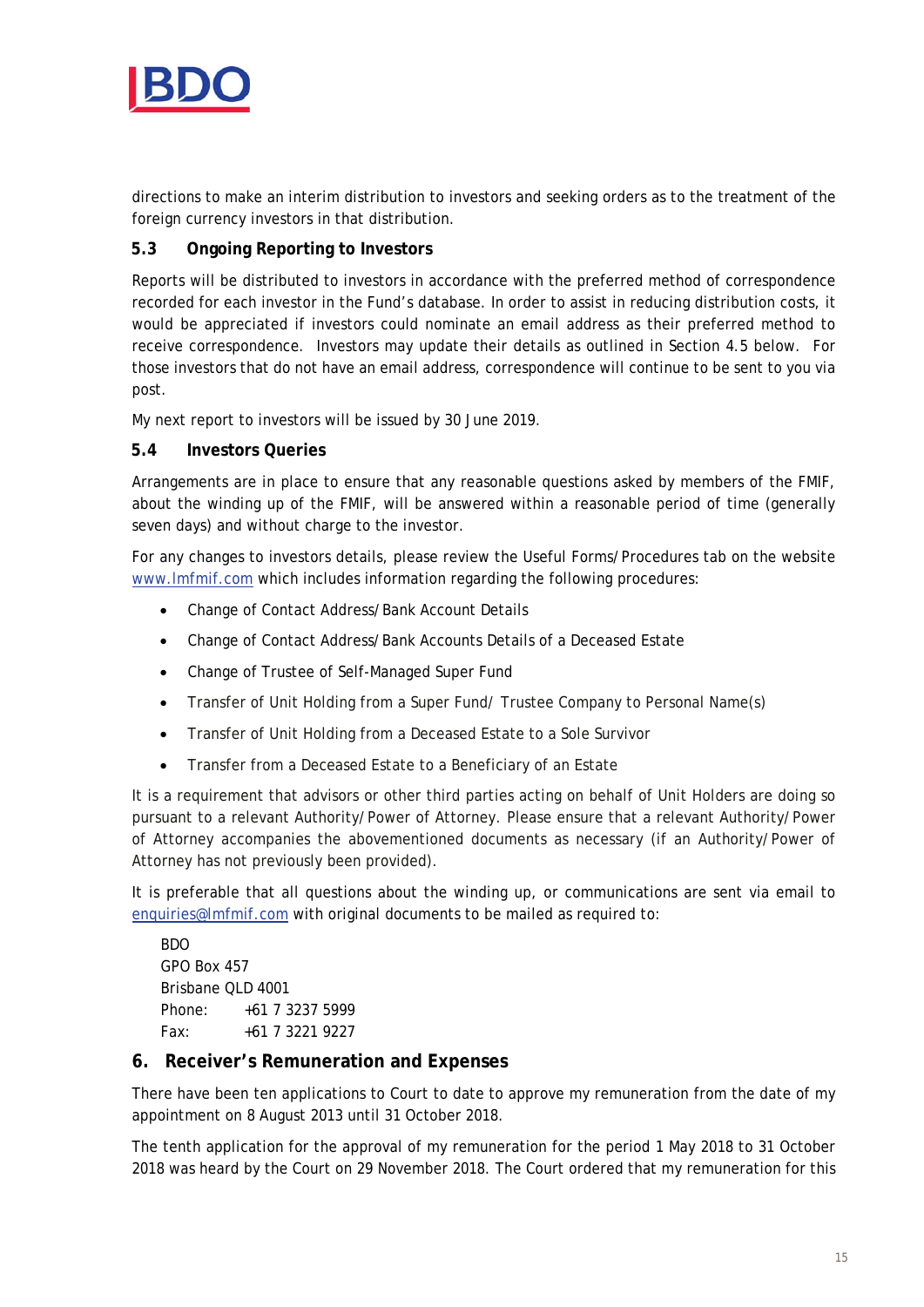

period be fixed in the amount of \$1,946,635.35 (inclusive of GST) in relation to my role as the person responsible for ensuring the FMIF is wound up in accordance with its constitution and \$20,902.75 (inclusive of GST) in relation to the controllerships for the retirement village assets (which are now finalised).

A copy of all documentation in relation to my applications can be found on the website www.lmfmif.com.

In addition to the remuneration previously approved by the Court and the tenth application set out above, I calculate that, on a time basis, I have incurred further remuneration of \$915,315.68 (exclusive of GST) plus outlays of \$19,553.09 (exclusive of GST) from 1 November 2018 to 28 February 2019 as detailed in the attached summaries.

My next application to Court for the approval of my remuneration is likely to cover the period 1 November 2018 to 30 April 2019. A copy of my application in this respect will be posted to the website www.lmfmif.com and investors will be notified when this application has been lodged.

## **6.1 Actions taken during the Period**

I provide below a summary of actions taken during the period from 1 July 2018 to 31 December 2018:

- Work undertaken in relation to the litigation matters detailed at Section 2.1 and 2.2 of this report;
- Liaising with various parties in relation to the DB Receivers' retirement by the Secured Creditor;
- Maintaining the management accounts of the Fund and preparation of management accounts for the year ending 30 June 2018 and for the half year ending 31 December 2018;
- Undertaking the investor management function for approximately 4,600 investors including answering queries on the winding up of the Fund and maintaining the investment database, including any change in details or transfer of units;
- Preparing affidavit and supporting material for an application to Court for approval of the receiver's remuneration for the period 1 April 2018 to 31 October 2018;
- Finalising outstanding matters from the sale of five retirement villages, including tax compliance issues;
- Investigations into the migration of the Composer investor management database to the AX investor management database and determining steps to be taken in relation to membership records for investors that acquired units in foreign currencies;
- Attending to compliance with ASIC's grant of relief from the requirements of a half year review and annual audit of the financial reports and compliance plan;
- Preparation of unit price calculations as at 30 June 2018 and 31 December 2018; and
- Preparation of update reports to investors in June, September and December 2018.

## **6.2 Actions required to complete the winding up**

I provide below a summary of the proposed actions to be taken in the next 12 months in relation to the winding up of the Fund: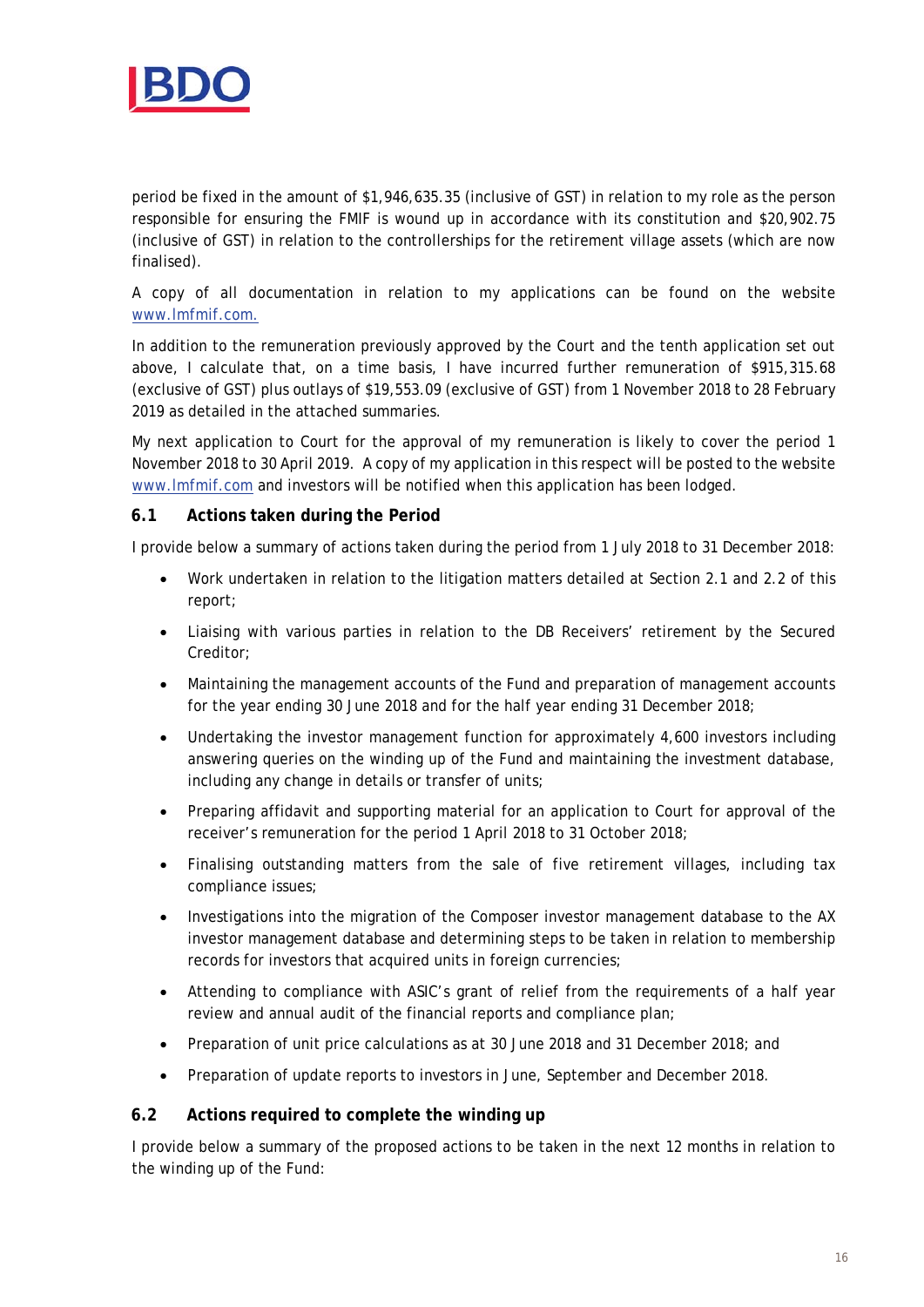

- Take steps to finalise the various ongoing litigation matters outlined in this report, including receiving the judgments that have been reserved by the Court and considering same;
- Continue to monitor and assist the Bellpac liquidator to achieve finalisation of the recovery in the \$8M bonds claim;
- Finalise all claims against guarantors;
- Receive and then resolve or have determined FTI's foreshadowed further indemnity claim against the Fund;
- Maintain the accounts of the Fund and prepare management accounts for the year ending 30 June 2019 and half year ending 31 December 2019;
- Maintain the investor management database;
- Obtaining appropriate orders in the Feeder Fund proceedings and approval from the Court, and (assuming orders are made as sought) process an interim distribution to investors;
- Report to investors on a quarterly basis; and
- Make applications to Court for remuneration approval.

Please note that the timing to finalise some of the above matters will be subject to judgments being handed down by the Court.

#### **6.3 Actions required to complete the winding up**

I provide below a summary of the key actions required to complete the winding up:

- Finalise all litigation currently on foot and contemplated;
- Resolve or have determined FTI's further remuneration or indemnity claim against the Fund;
- Discharge all liabilities of the Fund;
- Obtain approval from the Court to process interim distributions and a final distribution to investors;
- Prepare final accounts for the Fund:
- Arrange for an auditor to audit the final accounts of the Fund after the Fund is wound up; and
- Obtain court orders in relation to the finalisation of my role in relation to the Fund.

I anticipate that the winding up of the Fund will be finalised in approximately 12 to 24 months, however, this may vary subject to the progression of the outstanding legal matters detailed in this report.

#### **4. Queries**

Should unit holders wish to advise of any changes in details or require further information, please contact BDO as follows:

BDO GPO Box 457 Brisbane QLD 4001 Phone: +61 7 3237 5999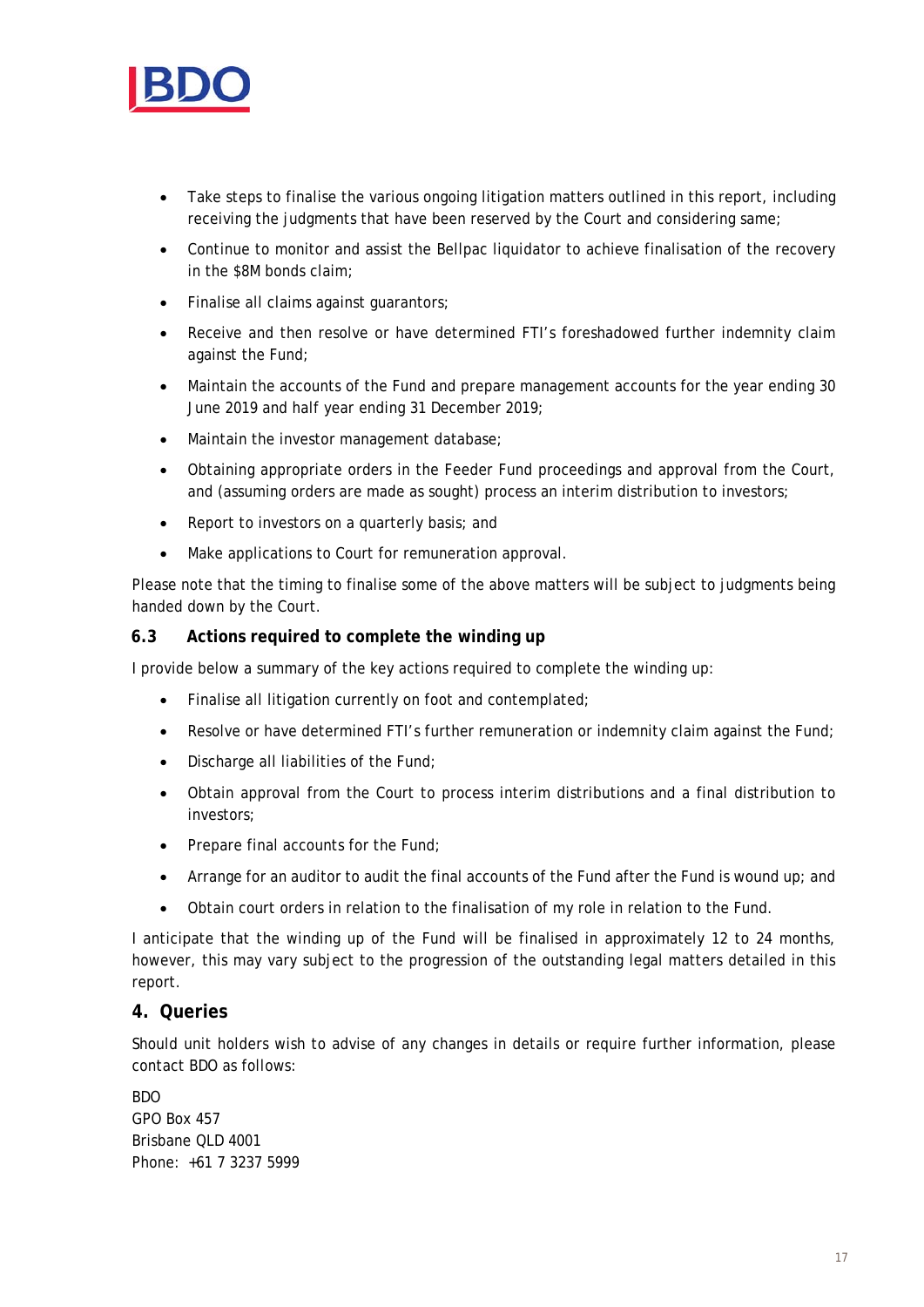

Fax: +61 7 3221 9227 Email: enquiries@lmfmif.com

Yours sincerely

 $\overline{\mathscr{C}}$ ź

David Whyte Receiver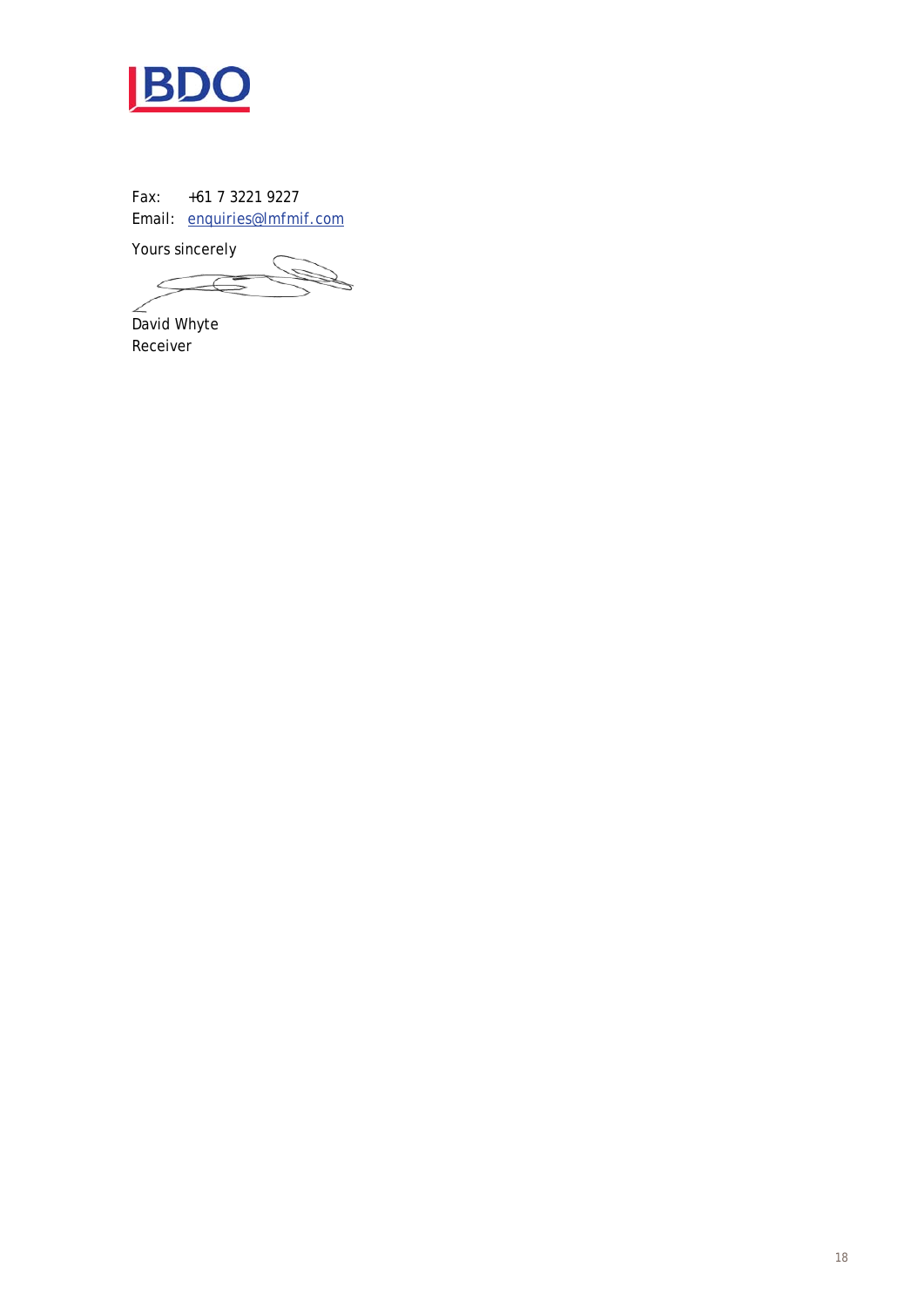

# **REMUNERATION REPORT - Summary of professional fees by category of work for the period 1 November 2018 to 28 February 2019**

#### **LM First Mortgage Income Fund (Receivers & Managers Appointed)**

|                            |                                 |               |         | <b>Totals</b> | <b>Task Area</b> |                 |       |                  |       |                    |      |                |       |                |
|----------------------------|---------------------------------|---------------|---------|---------------|------------------|-----------------|-------|------------------|-------|--------------------|------|----------------|-------|----------------|
|                            |                                 |               |         |               |                  | <b>Assets</b>   |       | <b>Creditors</b> |       | Trade On           |      | Investigations |       | Administration |
| Employee                   | Position                        | Rate          | hrs     |               | hrs              | $\ddot{\bm{x}}$ | hrs   | $\mathbf{s}$     | hrs   | $\mathbf{\hat{s}}$ | hrs  |                | hrs   |                |
| Leisa Rafter               | Partner                         | 710           | 0.9     | 639.00        |                  |                 |       |                  | 0.9   | 639.00             |      |                |       |                |
| Mark Molesworth            | Partner                         | 710           | 3.1     | 2,201.00      |                  |                 |       |                  | 3.1   | 2,201.00           |      |                |       |                |
| David Whyte                | Partner                         | 595           | 298.6   | 177,667.00    | 159.4            | 94,843.00       | 14.7  | 8,746.50         | 96.2  | 57,239.00          | 3.4  | 2,023.00       | 24.9  | 14,815.50      |
| Andrew Fielding            | Partner                         | 595           | 1.0     | 595.00        |                  |                 |       |                  |       |                    |      |                | 1.0   | 595.00         |
| Clark Jarrold              | Partner                         | 595           | 219.3   | 130,483.50    | 219.3            | 130,483.50      |       |                  |       |                    |      |                |       |                |
| Chris Catanzaro            | Partner                         | 570           | 3.3     | 1,881.00      |                  |                 |       |                  | 3.3   | 1,881.00           |      |                |       |                |
| Craig Jenkins              | Partner                         | 525           | 53.3    | 27,982.50     | 53.3             | 27,982.50       |       |                  |       |                    |      |                |       |                |
| Craig Jenkins              | Partner                         | 515           | 14.4    | 7,416.00      | 14.4             | 7,416.00        |       |                  |       |                    |      |                |       |                |
| <b>Charles Haines</b>      | Associate Director              | 510           | 0.1     | 51.00         |                  |                 |       |                  |       |                    |      |                | 0.1   | 51.00          |
| Alastair Raphael           | Senior Manager                  | 485           | 73.7    | 35,744.50     | 27.0             | 13,095.00       | 26.4  | 12,804.00        | 20.3  | 9,845.50           |      |                |       |                |
| Arthur Taylor              | Senior Manager                  | 485           | 368.6   | 178,771.00    | 292.7            | 141,959.50      | 42.9  | 20,806.50        | 33.0  | 16,005.00          |      |                |       |                |
| Georgia Griffin            | Manager                         | 465           | 4.3     | 1,999.50      |                  |                 |       |                  | 4.3   | 1,999.50           |      |                |       |                |
| Julie Pagcu                | Associate Director              | 450           | 226.2   | 101,790.00    | 226.2            | 101,790.00      |       |                  |       |                    |      |                |       |                |
| Jayden Coulston            | Manager                         | 445           | 5.2     | 2,314.00      |                  |                 | 5.0   | 2,225.00         |       |                    |      |                | 0.2   | 89.00          |
| Julie Pagcu                | Associate Director              | 430           | 13.6    | 5,848.00      | 13.6             | 5,848.00        |       |                  |       |                    |      |                |       |                |
| <b>Ainsley Watt</b>        | Senior Accountant - Experienced | 360           | 167.6   | 60,336.00     | 13.3             | 4,788.00        | 83.0  | 29,880.00        | 33.9  | 12,204.00          | 1.1  | 396.00         | 36.3  | 13,068.00      |
| Antoinette Fielding        | Accountant                      | 265           | 0.6     | 159.00        |                  |                 | 0.6   | 159.00           |       |                    |      |                |       |                |
| George Lethbridge          | Graduate Accountant             | 220           | 217.3   | 47,806.00     | 83.9             | 18,458.00       | 86.7  | 19,074.00        | 8.8   | 1,936.00           | 4.7  | 1,034.00       | 33.2  | 7,304.00       |
| Antoinette Fielding        | Accountant                      | 220           | 35.5    | 7,810.00      |                  |                 | 33.0  | 7,260.00         |       |                    | 1.8  | 396.00         | 0.7   | 154.00         |
| Sarah Cunningham           | <b>Accounting Assistant</b>     | 220           | 18.2    | 4,004.00      |                  |                 |       |                  |       |                    |      |                | 18.2  | 4,004.00       |
| Eloise Carroll             | Graduate Auditor                | 220           | 18.7    | 4,114.00      |                  |                 | 18.7  | 4,114.00         |       |                    |      |                |       |                |
| Amy Glubb                  | Accountant                      | 220           | 161.5   | 35,530.00     | 4.3              | 946.00          | 149.3 | 32,846.00        |       |                    |      |                | 7.9   | 1,738.00       |
| Ryan Whyte                 | Graduate Accountant             | 220           | 261.3   | 57,486.00     | 54.8             | 12,056.00       | 114.9 | 25,278.00        | 84.0  | 18,480.00          | 3.0  | 660.00         | 4.6   | 1,012.00       |
| Ryan Whyte                 | Graduate Accountant             | 180           | 98.6    | 17,748.00     | 23.5             | 4,230.00        | 52.7  | 9,486.00         | 4.7   | 846.00             | 3.0  | 540.00         | 14.7  | 2,646.00       |
| Chris Catanzaro            | Partner                         | 172           | 0.1     | 17.18         |                  |                 |       |                  | 0.1   | 17.18              |      |                |       |                |
| Julia Rose                 | Practice Assistant              | 135           | 7.5     | 1,012.50      | 7.5              | 1,012.50        |       |                  |       |                    |      |                |       |                |
| Moira Hattingh             | Practice Assistant              | 100           | 39.1    | 3,910.00      | 0.2              | 20.00           |       |                  |       |                    |      |                | 38.9  | 3,890.00       |
|                            |                                 | <b>TOTALS</b> | 2,311.6 | 915,315.68    | 1,193.4          | 564,928.00      | 627.9 | 172,679.00       | 292.6 | 123,293.18         | 17.0 | 5,049.00       | 180.7 | 49,366.50      |
|                            | <b>GST</b><br>91,531.57         |               |         |               |                  |                 |       |                  |       |                    |      |                |       |                |
|                            | <b>TOTAL INC GST</b>            |               |         | 1,006,847.25  |                  |                 |       |                  |       |                    |      |                |       |                |
| <b>AVERAGE HOURLY RATE</b> |                                 |               | 396     |               | 473              |                 | 275   |                  | 421   |                    | 297  |                | 273   |                |

**Note:** All amounts exclude GST unless otherwise noted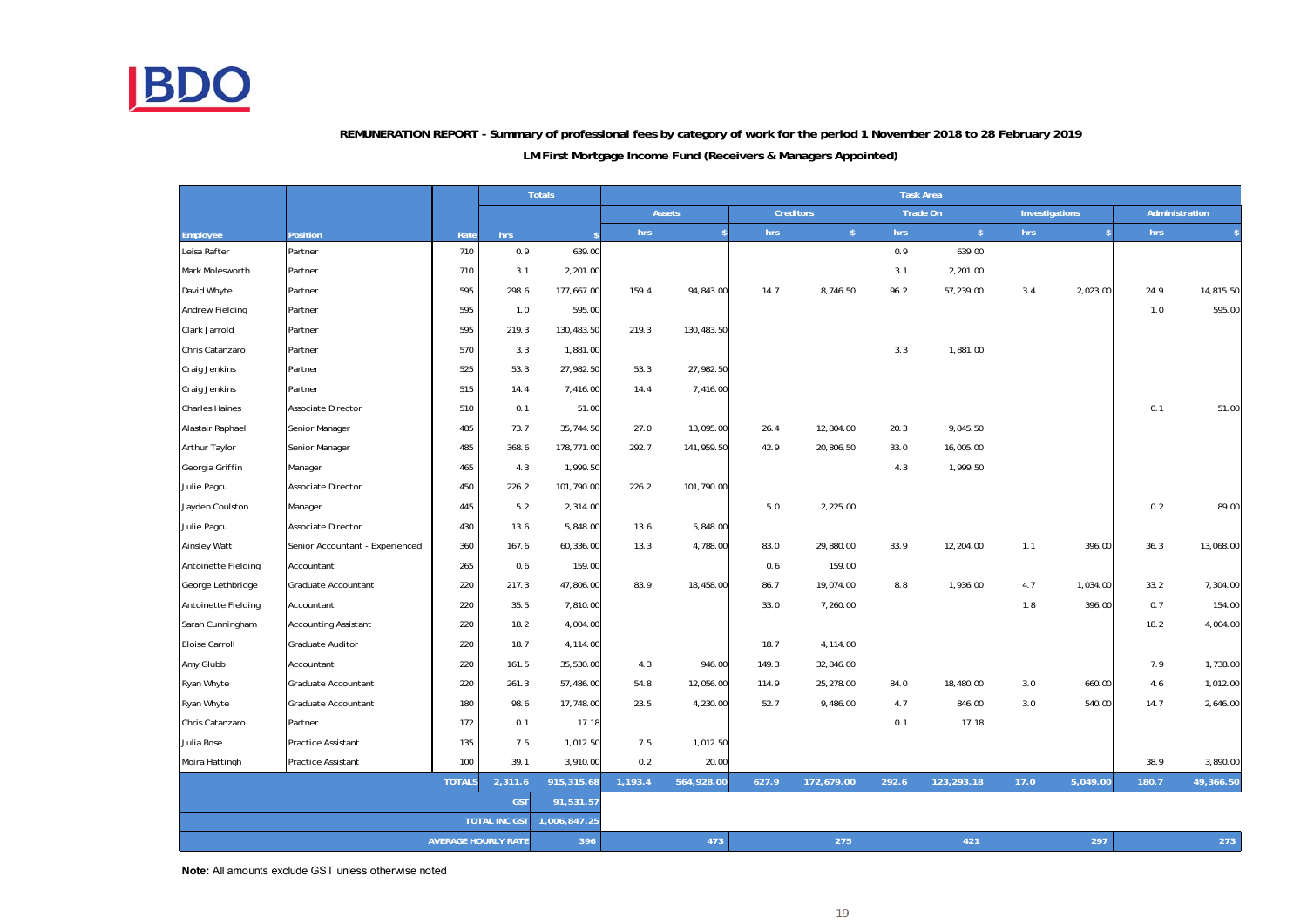

# **Disbursements for the period 1 November 2018 to 28 February 2019**

# **LM First Mortgage Income Fund (Receivers & Managers Appointed)**

|                      | Amount      |
|----------------------|-------------|
| <b>Expense Type</b>  | $($ex$ GST) |
| Postage              | 18,140.94   |
| Search Fee           | 876.16      |
| General              | 341.06      |
| Taxi fares           | 114.93      |
| <b>ASIC</b>          | 80.00       |
| <b>TOTAL</b>         | 19,553.09   |
| <b>GST</b>           | 1,955.31    |
| <b>TOTAL INC GST</b> | 21,508.40   |